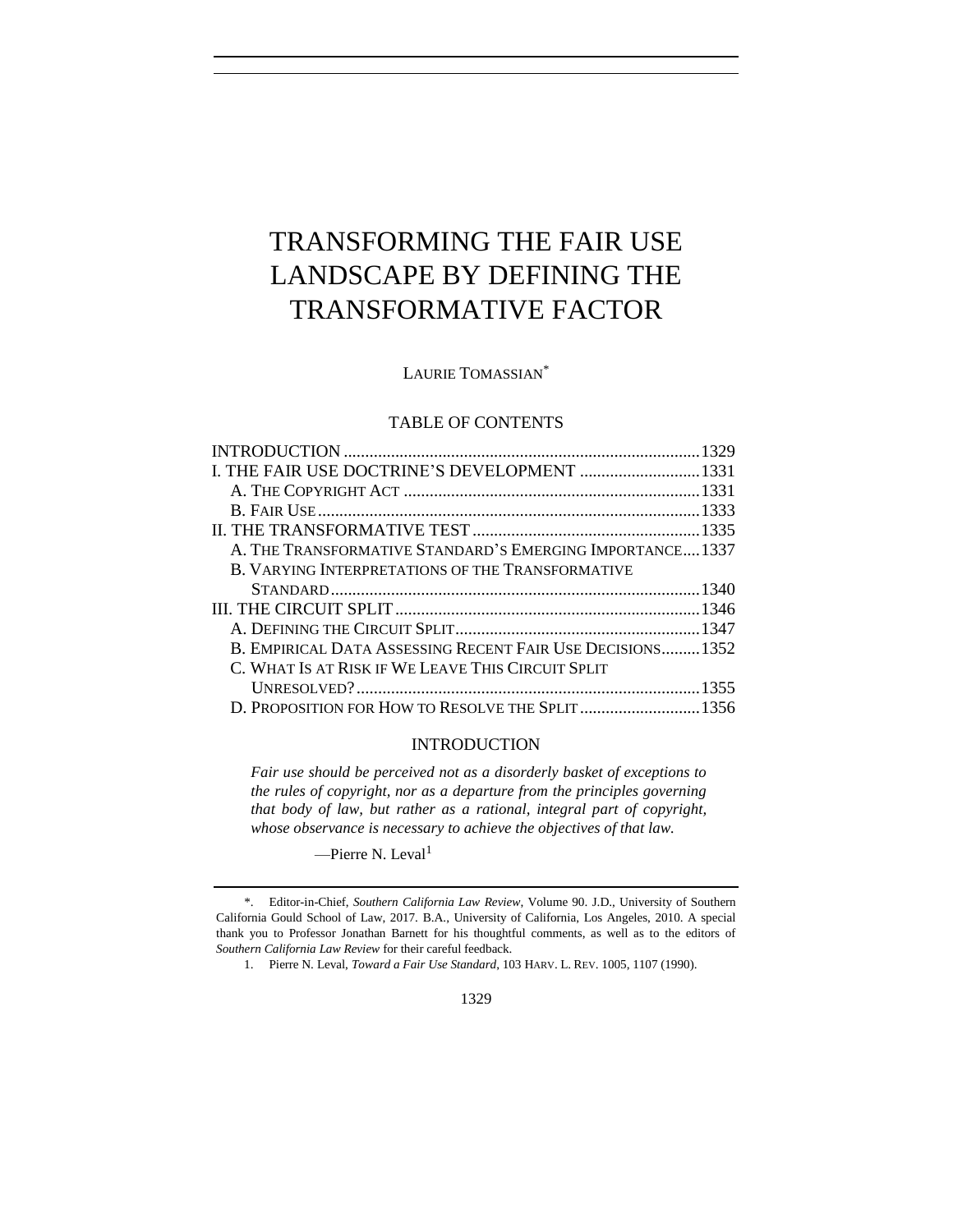Fair use is a legal doctrine that is at once generous and parsimonious to our society's innovators. The underlying function of fair use is to allow individuals to freely and legally use copyrighted works without obtaining permission from the work's creator. It serves as an exception to the rights granted by copyright law, promoting society's liberty of expression and innovation by allowing individuals to infringe on another's creative efforts. Yet while those taking advantage of the fair use exception have much to gain from the doctrine, their experiences with fair use have been plagued with "pervasive and often crippling uncertainty."<sup>2</sup>

Since the doctrine's judicial inception and subsequent statutory codification, courts have struggled to define and apply a uniform test assessing whether a copyrighted work's use is protected under fair use. In the 1994 case *Campbell v. Acuff-Rose Music, Inc.*, the Supreme Court introduced a new consideration into the fair use analysis: whether and to what extent a secondary use transforms the original copyrighted work.<sup>3</sup> A use that sufficiently transformed the original work would weigh in favor of fair use; conversely, a use that failed to sufficiently transform the work would weigh against a fair use finding. This novel element of the fair use analysis left many questions unanswered. Where does the dividing line between a sufficiently transformative work and one that is not transformative enough lie? How much weight should this new inquiry hold in relation to the pre-existing statutory factors?<sup>4</sup>

Answering such questions and clarifying the scope of the transformative inquiry has been a dominant focus of fair use case law since *Campbell* first introduced the transformative concept. It remains a prominent concern today, as courts stand sharply divided on how to resolve these questions. The Second Circuit has expanded to an unprecedented degree the definition of what makes a use sufficiently transformative, and has given it greater weight in the overall fair use analysis. The Seventh Circuit has criticized the Second Circuit for extending and prioritizing the reach of the transformative concept so far that it now has the potential to implicate copyright holders' rights in a way neither contemplated nor intended by the drafters of the copyright statute. The Seventh Circuit contends that the fair use analysis should continue to be guided by the four statutory factors, none of which rely on the "transformative" question.

<sup>2.</sup> Benjamin Sutton, *New Fair Use Guide Helps Distinguish Between Copyright and Copywrong*, HYPERALLERGIC (Feb. 9, 2015), http://hyperallergic.com/181301/new-fair-use-guidehelps-distinguish-between-copyright-and-copywrong.

<sup>3.</sup> Campbell v. Acuff-Rose Music, Inc., 510 U.S. 569, 579 (1994).

<sup>4.</sup> 17 U.S.C. § 107 (2012).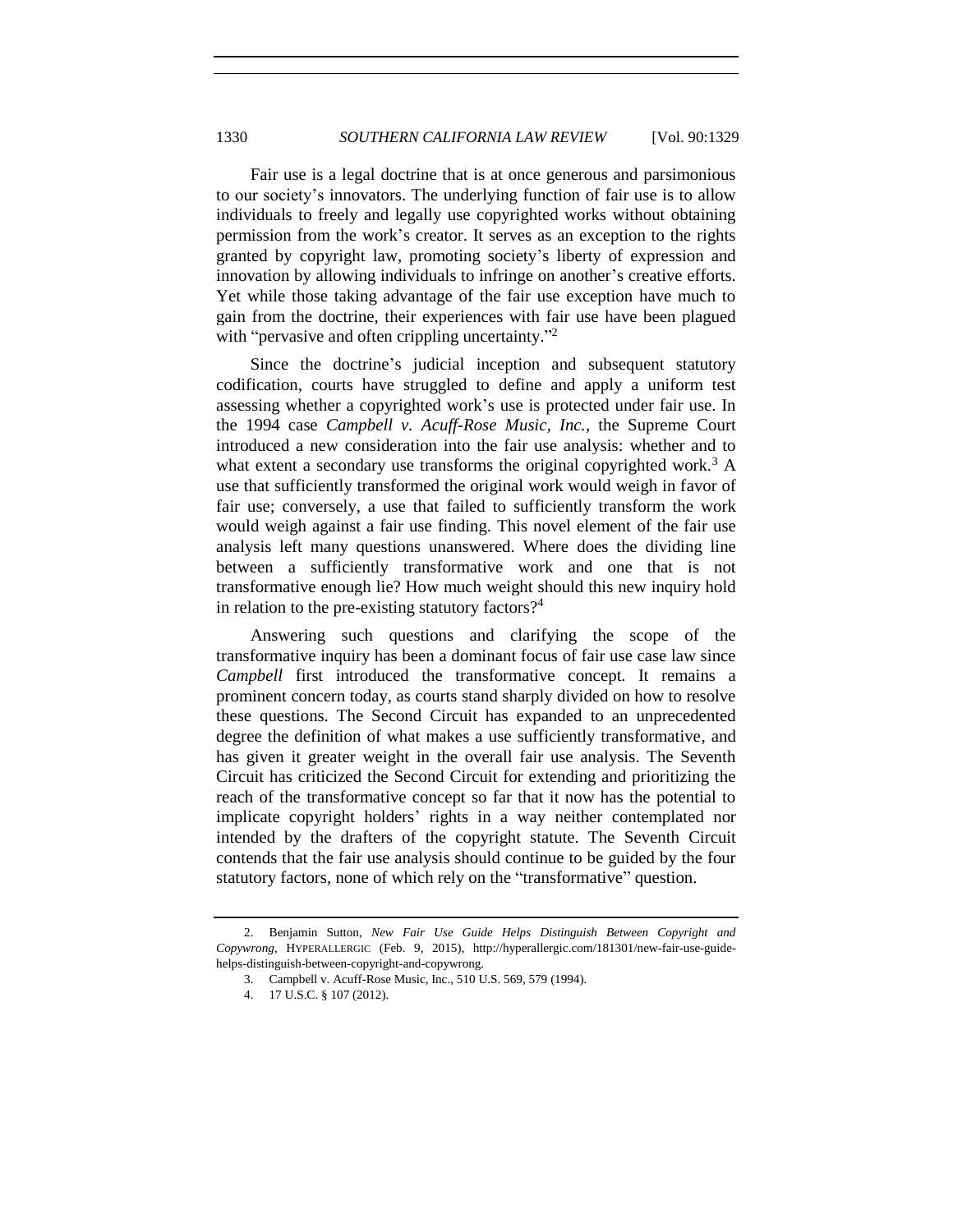# 2017] *TRANSFORMING THE FAIR USE LANDSCAPE* 1331

Despite the difficulty courts have faced in establishing a cohesive fair use doctrine, there is no denying "the function of fair use as integral to copyright's objectives." <sup>5</sup> Fair use curtails the rights of some—copyright holders—to promote the rights of others: individuals seeking to exercise their First Amendment rights free from copyright law's restrictions. The Second Circuit's approach to the transformative question is more favorable to the copyright infringer, while the Seventh Circuit's conservative approach is more protective of the copyright holder. A conclusive resolution of the ambiguities raised by the transformative question would provide the fair use doctrine with the tools necessary to best serve copyright law's goal of supporting society's innovators.

# I. THE FAIR USE DOCTRINE'S DEVELOPMENT

<span id="page-2-0"></span>The right to exercise an exclusive monopoly over one's own creative work—including its use, modification, and distribution—finds its force in the U.S. Constitution. The Constitution grants Congress the power to "promote the Progress of Science and useful Arts, by securing for limited Times to Authors and Inventors the exclusive Right to their respective Writings and Discoveries." <sup>6</sup> Notable for this discussion is that Congress holds a constitutionally-derived power to grant exclusivity rights, and that the purpose of this power is given to promote "[s]cience and useful [a]rts." The control that authors, inventors, and innovators are given over their work serves a purpose greater than merely rewarding their efforts; control rights are given as a means to an end. These rights are conferred to incentivize the continued production of novel and pioneering sciences and useful arts. It is within this purpose-driven framework that U.S. copyright law emerged.

# <span id="page-2-2"></span>A. THE COPYRIGHT ACT

<span id="page-2-1"></span>The principles espoused by the Constitution were first codified in the Copyright Act of  $1790$ .<sup>7</sup> Consistent with the constitutional objective of incentivizing innovation in the arts and sciences, the control rights granted to creators were accompanied by a limitation: ownership rights were truncated to a fourteen-year term, subject to renewal for a second fourteen-

<sup>5.</sup> Leval, *supra* not[e 1,](#page-0-0) at 1110. Some courts have gone so far as to characterize the analysis of the four fair use statutory factors as a function of whether or not copyright objectives are furthered. *See* Cambridge Univ. Press v. Patton, 769 F.3d 1232, 1238 (11th Cir. 2014).

<sup>6.</sup> U.S. CONST. art. I, § 8, cl. 8.

<sup>7.</sup> *See* ROBERT P. MERGES ET AL., INTELLECTUAL PROPERTY IN THE NEW TECHNOLOGICAL AGE 414 (5th ed. 2010).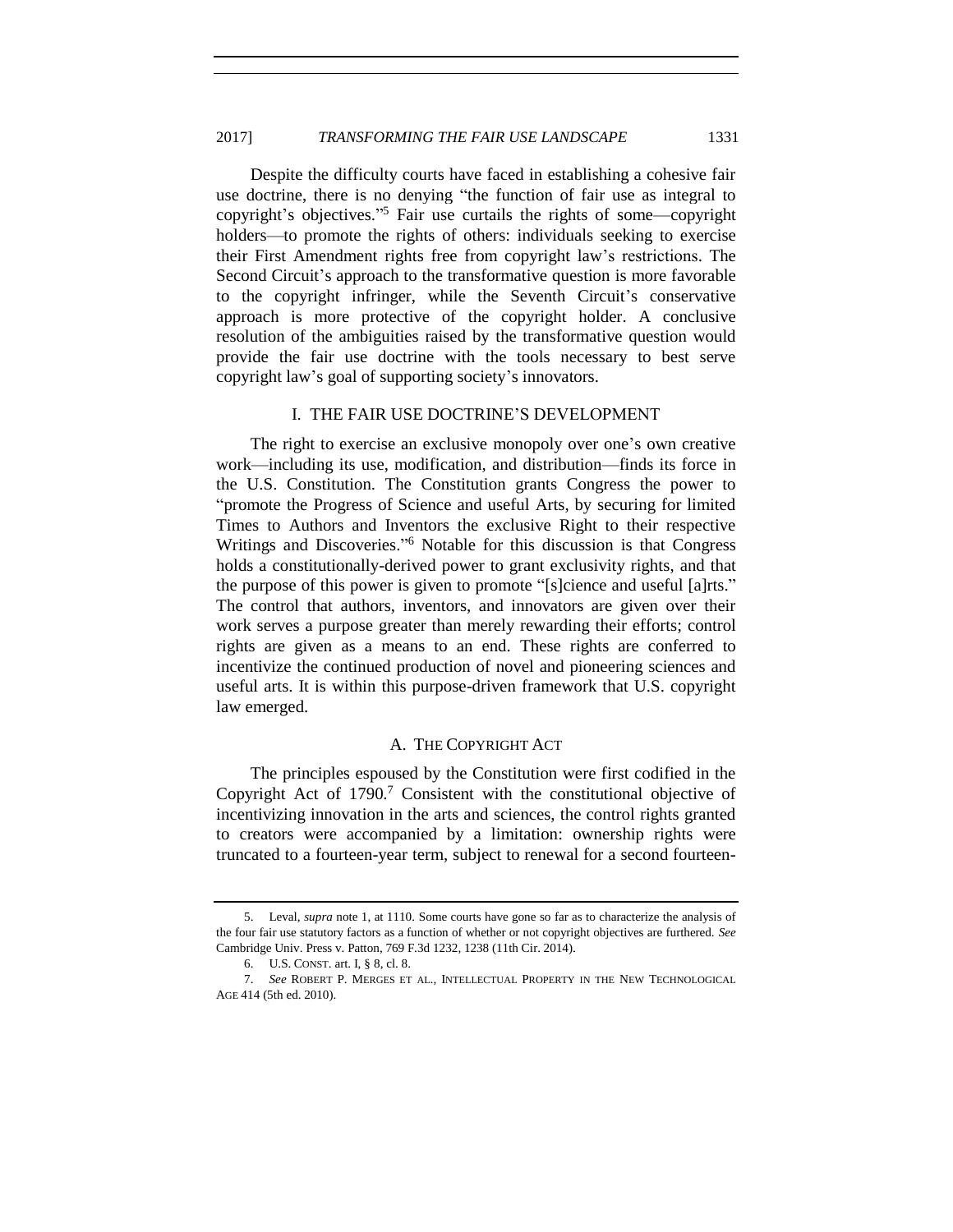year term.<sup>8</sup> Both the grant of exclusive control rights and the limitation of these rights served the goal of promoting the arts and sciences, with the latter incentivizing those seeking to benefit from existing works.<sup>9</sup>

As technology advanced, innovators began using new mediums, prompting Congress to update the Copyright Act to adapt and address these novel mediums.<sup>10</sup> The Copyright Act of 1976, the greatest revision to the original Act and current guiding legal framework, reflected the legislators' desire to retain flexibility in the law through rapid changes in technology. Barbara Ringer, then Register of Copyrights, described the revision as "a completely new copyright statute, intended to deal with a whole range of problems undreamed of by the drafters."<sup>11</sup> The 1976 Act differed from the previous version in several fundamental ways. The 1976 Act lengthened the duration of the copyright term to last the author's lifetime plus fifty or seventy-five years (depending on the type of work) and extended the scope of copyrights to confer control rights over unpublished works, sound recordings, and computer programs.<sup>12</sup>

<span id="page-3-1"></span>Despite the intention to make the 1976 Act "a completely new copyright statute," the enacted changes remained true to the constitutional themes that informed the original 1790 Act. Although the 1976 revisions strengthened copyrights by extending their duration and scope, they also fundamentally limited the rights of copyright holders by establishing compulsory licenses, preempting the authority of state copyright laws, and, most notably, introducing the fair use doctrine.<sup>13</sup> While these changes placed restrictions on copyright holders' control rights, they ultimately promoted innovation in the arts and sciences by balancing the competing interests of creating incentives to innovate through rights of exclusivity and protecting society's ability to benefit from and build upon others' innovation.

<span id="page-3-0"></span><sup>8.</sup> *Id.*

<sup>9.</sup> *See* L. RAY PATTERSON & STANLEY W. LINDBERG, A UNIFIED THEORY OF COPYRIGHT (Craig Joyce ed., 2009), *printed in* 46 HOUS. L. REV. 215, 241–43 (2009).

<sup>10.</sup> The Copyright Act of 1790 has been revised several times in its history. The 1909 Act, for example—the guiding legal framework for most of the twentieth century—resulted in a longer term and wider scope of copyright protection. MERGES ET AL., *supra* note [7,](#page-2-2) at 414.

<sup>11.</sup> Barbara Ringer, *First Thoughts on the Copyright Act of 1976*, 22 N.Y.L. SCH. L. REV. 477, 479 (1977).

<sup>12.</sup> *See* Copyright Act of 1976, Pub. Law 94-553, 90 Stat. 2541 (codified as amended at 17 U.S.C. §§ 101–805 (2012)); Ringer, *supra* not[e 11,](#page-3-1) at 483–84, 492.

<sup>13.</sup> MERGES ET AL., *supra* note [7,](#page-2-2) at 415.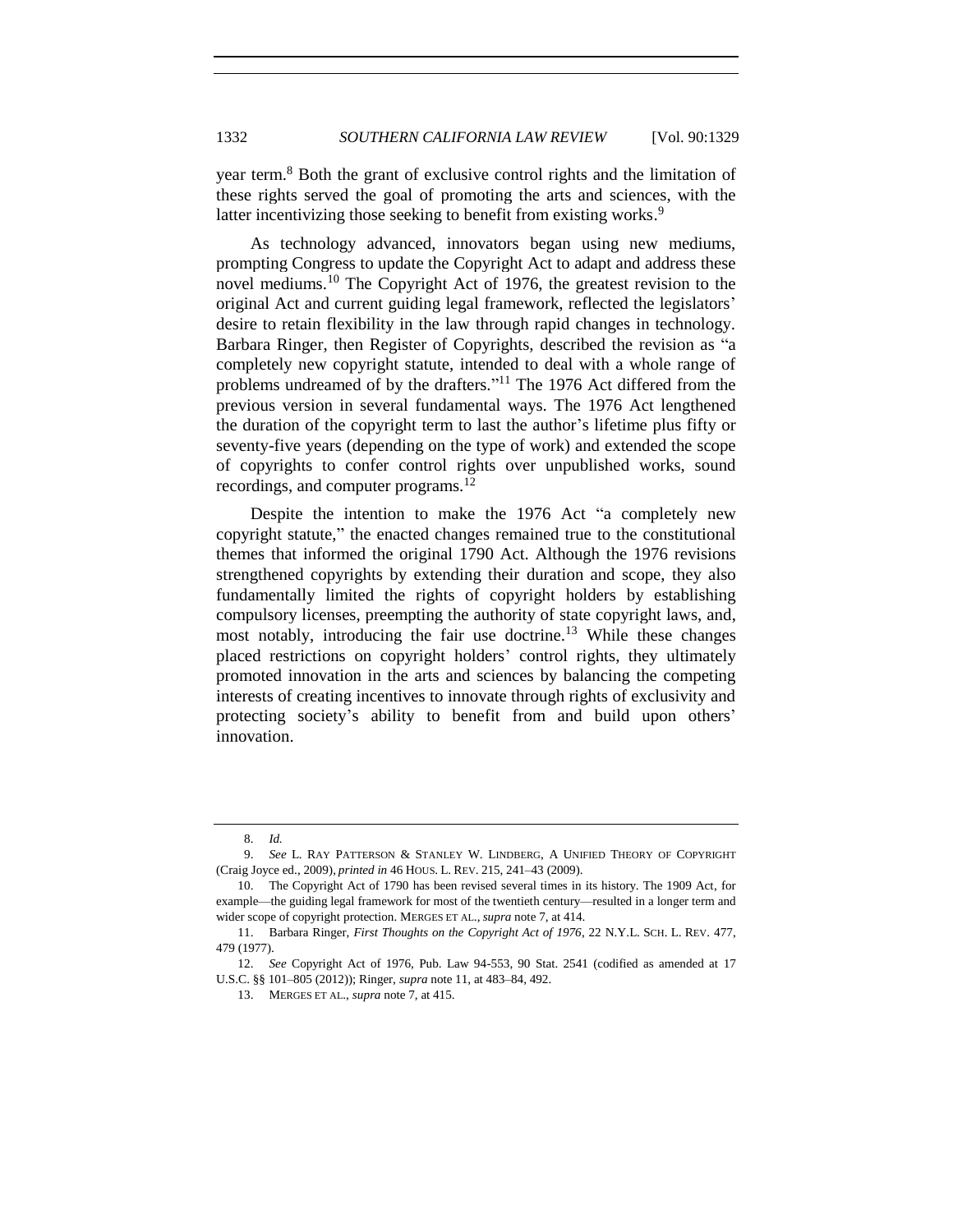## <span id="page-4-0"></span>B. FAIR USE

Fair use, a judicial doctrine codified in the Copyright Act of 1976, allows users of copyrighted works to circumvent the exclusive control the 1976 Act conveys to the works' creators by providing a *lawful* means to infringe upon a copyright.<sup>14</sup> The doctrine limits the force of copyright owners' rights and in doing so furthers the "[p]rogress of [s]cience and useful [a]rts" by allowing individuals greater liberty to innovate through building upon existing copyrighted works.<sup>15</sup> Further, the limitations fair use places on some rights—creators' rights to control their own works—are balanced by the strengthening of others—individuals' rights to exercise their First Amendment freedom of expression without the exclusivity restrictions of copyright law. 16

The concepts driving the fair use doctrine were first articulated in the 1841 case *Folsom v. Marsh*, in which the defendant copied hundreds of pages from the plaintiff's compilation of George Washington's letters to use in his own biography about the first president.<sup>17</sup> In his decision, Judge Joseph Story sought to redefine copyright infringement and in doing so gave rise to the fair use concept.<sup>18</sup> Judge Story asked "whether [there] is a *justifiable* use of the original materials, such as the law recognizes as no infringement of the copyright of the plaintiffs." This question opened the door for the possibility of an unauthorized yet legal use of copyrighted material, which could be "justifiable" as "no[t] infringement."<sup>19</sup> He subsequently sketched out some factors to be considered when assessing whether unauthorized use of a copyrighted work can be deemed justifiable under law, describing the question as one that "often depend[s] upon a nice balance of the comparative use made in one of the materials of the other" and considers factors such as "the nature, extent, and value of the materials thus used; the objects of each work; and the degree to which each writer may be fairly presumed to have resorted to the same common sources of information." <sup>20</sup> Regarding the amount of the original copyrighted work that was appropriated, he clarified that use of *any* amount of the copyrighted

<sup>14.</sup> *See* 17 U.S.C. § 107 (2012).

<sup>15.</sup> U.S. CONST. art. I, § 8, cl. 8.

See id. amend. I; JULI WILSON MARSHALL & NICHOLAS J. SICILIANO, ABA SECTION OF LITIG., THE SATIRE/PARODY DISTINCTION IN COPYRIGHT AND TRADEMARK LAW—CAN SATIRE EVER BE A FAIR USE? 1 (2006), https://apps.americanbar.org/litigation/committees/intellectual/roundtables/ 0506\_outline.pdf.

<sup>17.</sup> Folsom v. Marsh, 9 F. Cas. 342, 344–49 (C.C.D. Mass. 1841) (No. 4,901).

<sup>18.</sup> L. Ray Patterson, Folsom v. Marsh *and Its Legacy*, 5 J. INTELL. PROP. L. 431, 431–32 (1998).

<sup>19.</sup> *Folsom*, 9 F. Cas. at 345, 348 (emphasis added).

<sup>20.</sup> *Id.* at 344.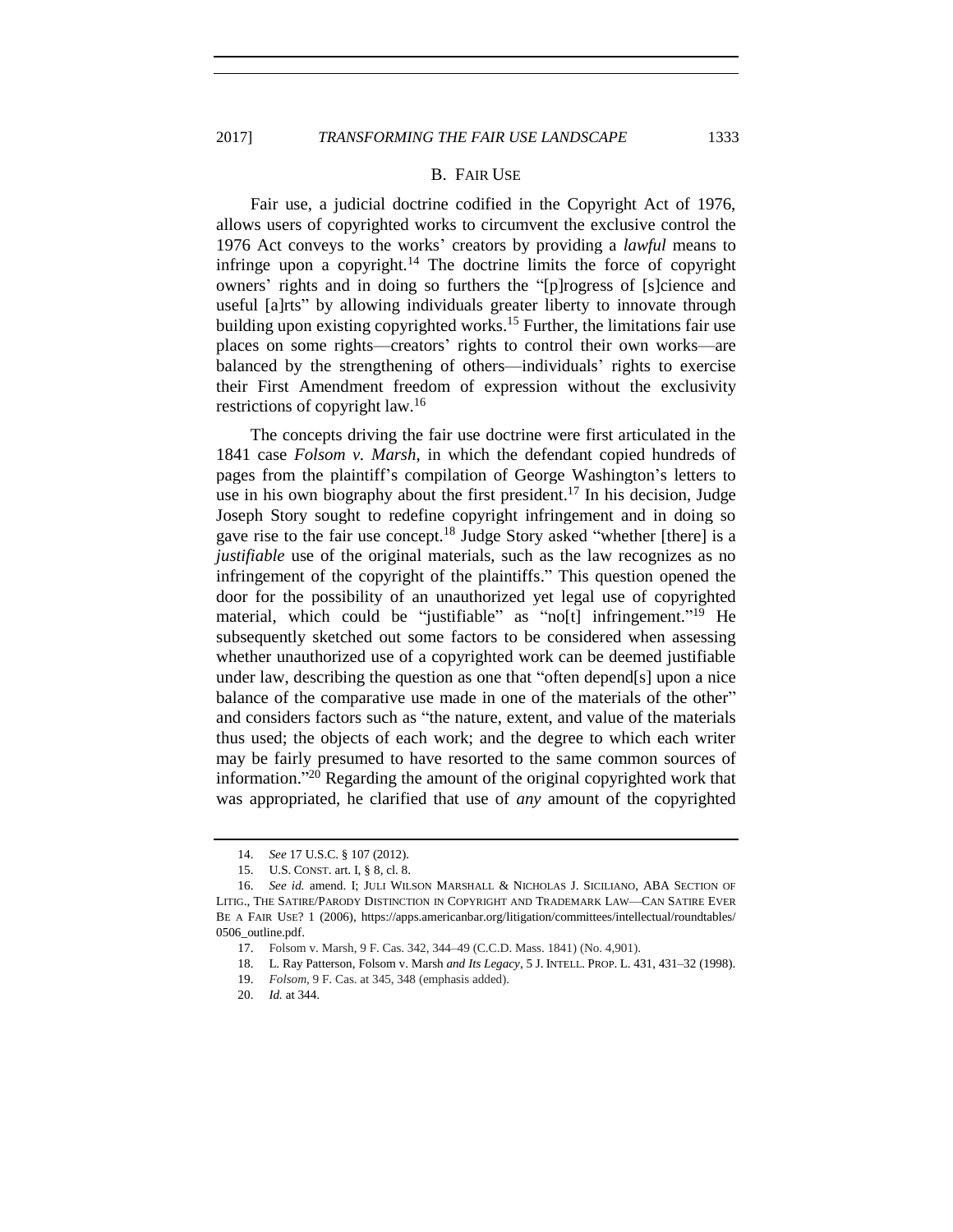work could be infringement if "the value of the original [copyrighted work] is sensibly diminished, or the labors of the original author are substantially to an injurious extent appropriated by another. $121$ 

The century following *Folsom* witnessed the courts' struggles to consistently define and apply the principles of fair use. <sup>22</sup> Their efforts resulted in unpredictable precedent, driven by an inability to clearly delineate the factors to be assessed in a fair use determination.<sup>23</sup> The Copyright Act of 1976, however, statutorily codified the fair use doctrine, clearly articulating the factors to be considered. Under 17 U.S.C. § 107, the four factors to be considered when determining whether a particular unauthorized use of a copyrighted work is justified as fair use are: (1) "the purpose and character of the use"; (2) "the nature of the copyrighted work"; (3) "the amount and substantiality of the portion used in relation to the copyrighted work as a whole"; and (4) "the effect of the use upon the potential market for or value of the copyrighted work."<sup>24</sup> The statute is silent as to *how* these factors should be applied, but it provides some general guidance in the overall fair use inquiry by including a nonexhaustive list of unauthorized uses that are categorically protected under the fair use doctrine, including "criticism, comment, news reporting, teaching (including multiple copies for classroom use), scholarship, or research." 25

By amending the Copyright Act to include fair use, Congress did not seek to "change, narrow, or enlarge" the preexisting judicial doctrine, even though its application had been fraught with inconsistency and confusion.<sup>26</sup> The abstract nature of the four statutory factors effectively placed the fair use determination in the hands of each court's subjective interpretation of how each factor should be defined and how much weight each should be accorded in the overall analysis. These loosely defined factors and subsequent subjective judicial interpretations have resulted in unpredictable precedent.<sup>27</sup> As Judge Pierre Leval of the Second Circuit famously noted in 1990, "Judges do not share a consensus on the meaning of fair use. Earlier decisions provide little basis for predicting later ones." <sup>28</sup> While almost three decades have passed since Judge Leval's observation, the mystery

<sup>21.</sup> *Id.* at 348.

<sup>22.</sup> *See* MERGES ET AL., *supra* note [7,](#page-2-2) at 592–93.

<sup>23.</sup> *Id.*

<sup>24.</sup> 17 U.S.C. § 107 (2012).

<sup>25.</sup> *Id.*

<sup>26.</sup> H.R. REP. NO. 94-1476, at 66 (1976); S. REP. NO. 94-473, at 62 (1975).

<sup>27.</sup> *See* Leval, *supra* not[e 1,](#page-0-0) at 1106–07 & nn.9–10.

<sup>28.</sup> *Id.* at 1106.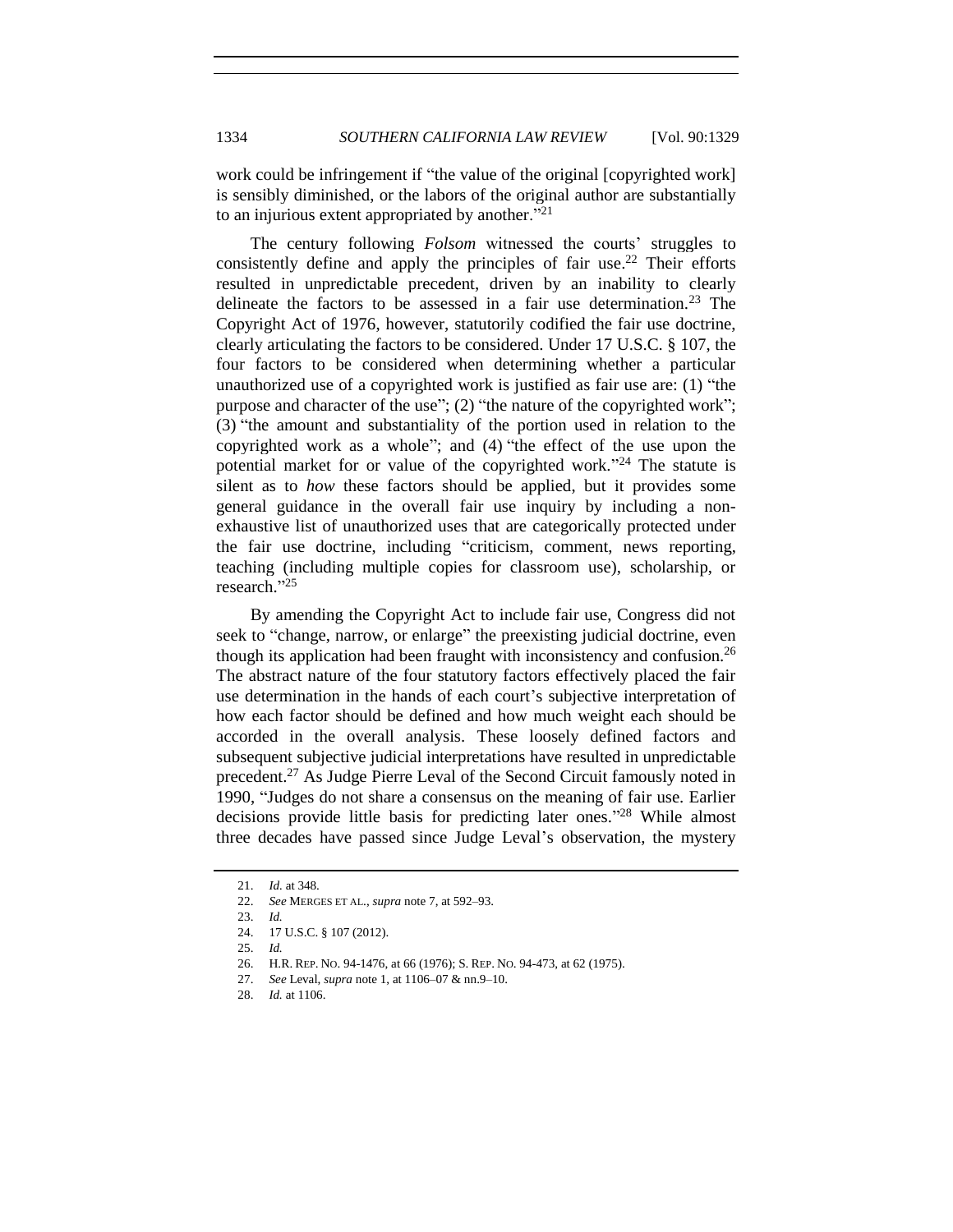surrounding the application of fair use is far from dispelled. Courts have interpreted the factors' definitions in varying ways, divergently applied weight to certain factors over others, and reached opposite outcomes when approaching similar sets of facts.<sup>29</sup>

## <span id="page-6-2"></span>II. THE TRANSFORMATIVE TEST

<span id="page-6-0"></span>One of the principal questions raised in establishing uniform and consistent application of the fair use test, across different sets of facts, was how much weight to give each factor in the overall fair use analysis. Following the statutory codification of fair use, two Supreme Court cases provided guidance on this issue. These cases established the fourth factor market effect of the second use upon the original copyrighted work—as the most influential factor in the analysis.

<span id="page-6-1"></span>The first of the two cases, *Sony Corp. of America v. Universal City Studios, Inc.*, found, in a split decision, that the use of home videotape recorders for the purpose of time-shifting was a fair use of the original copyrighted television programming.<sup>30</sup> In making its fair use determination, the Court noted that when the unauthorized use of copyrighted material is commercial in nature, there is a presumption negating a fair use finding.<sup>31</sup> The strong emphasis the Court placed on whether an unauthorized use was commercial significantly increased the importance of the fourth factor in the overall analysis, moving away from former approaches that accorded equal weight to each factors. The second case, *Harper & Row, Publishers, Inc. v. Nation Enterprises*, reiterated and broadened *Sony*'s approach to viewing unauthorized commercial uses as presumptively unfair by strengthening the weight of the fourth factor as "undoubtedly the single most important element of fair use."<sup>32</sup> In its finding that a commercial appropriation of an unpublished work did not qualify as fair use, the split *Harper* Court clarified in proving a given use unfair, one need not prove existing harm to the copyright's market, but only "show that if the

<sup>29.</sup> *See, e.g.*, Mark Meyer, *Copyright: How Did Transformative Use Become Fair Use?*, MARK MEYER PHOTOGRAPHY: PHOTOGRAPHY J. (July 8, 2013), http://www.photo-mark.com/notes/how-didtransformative-use-become-fair ("In keeping with the tradition of fair use cases, two courts looking at the same material, the same statutes, and the same case law came to completely different conclusions.") (explaining how in *Cariou v. Prince*, 714 F.3d 694 (2d Cir. 2013), the district court found that allegedly infringing works did not qualify for fair use because they were minimally transformative overall, while the court of appeals found that fair use applied because the works were transformative, marked by their differing "aesthetic" qualities).

<sup>30.</sup> Sony Corp. of Am. v. Universal City Studios, Inc., 464 U.S. 417, 418, 454–56 (1984) (5-4 decision).

<sup>31.</sup> *Id.* at 448–49.

<sup>32.</sup> Harper & Row, Publishers, Inc. v. Nation Enters., 471 U.S. 539, 566 (1986) (6-3 decision).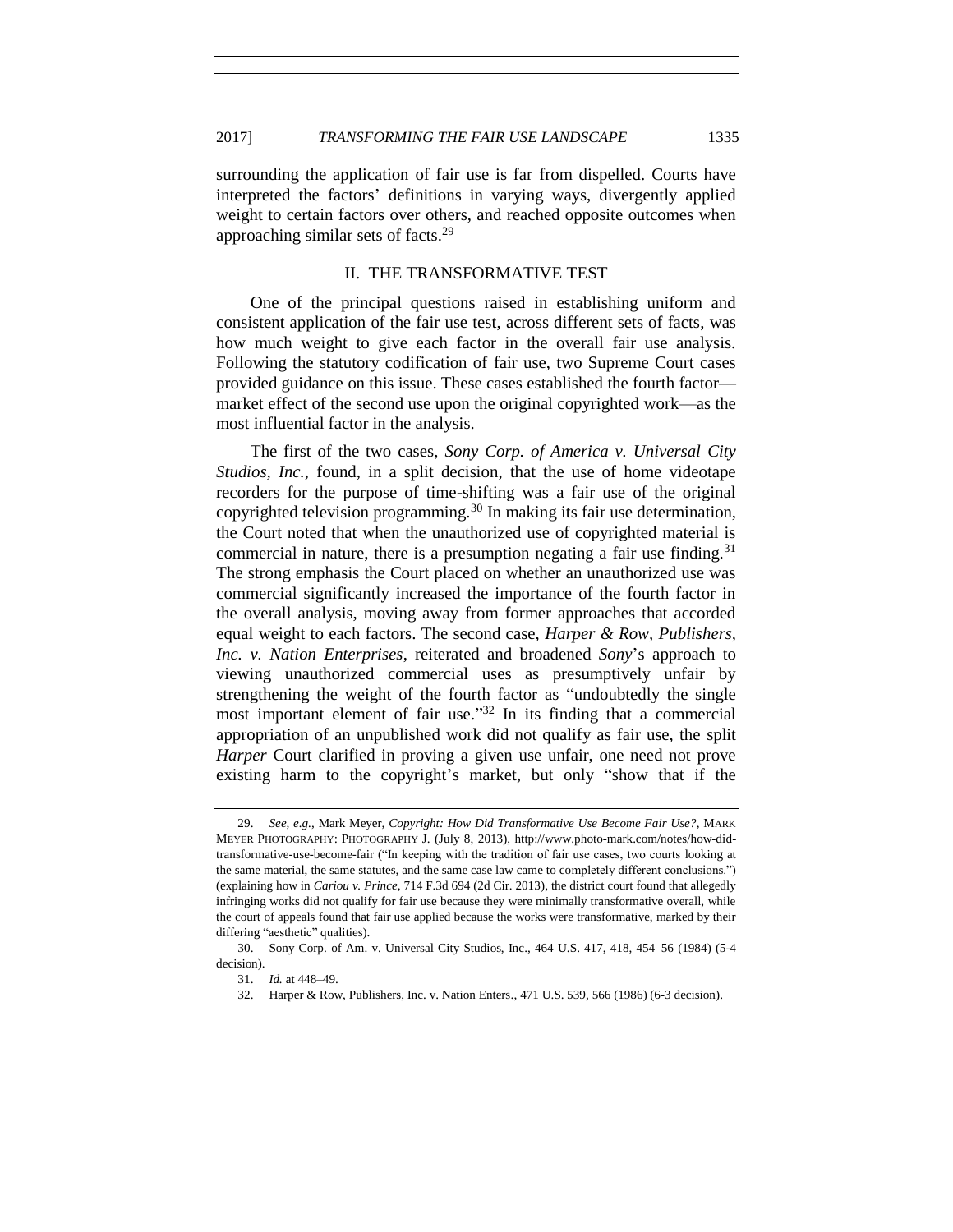challenged use 'should become widespread, it would adversely affect the *potential* market for the copyrighted work.'" <sup>33</sup> The decision effectively prioritized a copyright holder's hypothetical market interests over a secondary user's freedom of expression. The Court's emphasis on the fourth factor moved the fair use analysis in the direction of equating fair use to a question of whether a copyrighted work's market is affected by an unauthorized use.

Consequently, the influence of these two cases created a fair use jurisprudence dominated by a focus on the market effect of secondary uses. Lower courts, in keeping with the tradition set by *Sony* and *Harper,* prioritized the fourth factor, tending to find unauthorized commercial uses, as well as non-commercial uses that influenced the copyrighted work's market, to be unfair. Between 1978 and 2005, the period following *Sony* and *Harper*, there was a strong correlation between the outcome of factor four and the overall fair use result. Of 141 court opinions finding the fourth factor weighing against fair use, 140 of them subsequently ruled that the use was unfair; only one case deviated from the correlation between the fourth factor and subsequent fair use determination.<sup>34</sup> From the opposite perspective, of 116 cases that determined factor four favored fair use, 110 of them found the use to be fair.<sup>35</sup> The data amassed during this period substantiates the theory that the market-related factor is the most influential factor in the fair use test.<sup>36</sup>

<span id="page-7-1"></span>However, notwithstanding the general dominion of the fourth factor, the decades following *Sony* and *Harper* failed to create consistency and harmony in fair use's application. Even *Sony* and *Harper*, the leading authorities on fair use of the time, were decided by split courts.<sup>37</sup> Post-*Sony* and -*Harper* opinions were written with divided panels and frequently overturned.<sup>38</sup> The result was a public left without predictable guidance on how to behave in relation to copyrighted works.

<span id="page-7-0"></span><sup>33.</sup> *Id.* at 568 (quoting *Sony*, 464 U.S. at 451).

<sup>34.</sup> Barton Beebe, *An Empirical Study of U.S. Copyright Fair Use Opinions, 1978–2005*, 156 U. PA. L. REV. 549, 617 (2008).

<sup>35.</sup> *See id.*

<sup>36.</sup> *Id.* at 584–55.

<sup>37.</sup> The Court's *Sony* decision was split 5-4. *Sony*, 464 U.S. at 418, 457. The Court was also split in *Harper*, with a 6-3 majority. *See Harper*, 471 U.S. at 541, 619.

<sup>38.</sup> *See* Leval, *supra* not[e 1,](#page-0-0) at 1106–07 & nn.9–10.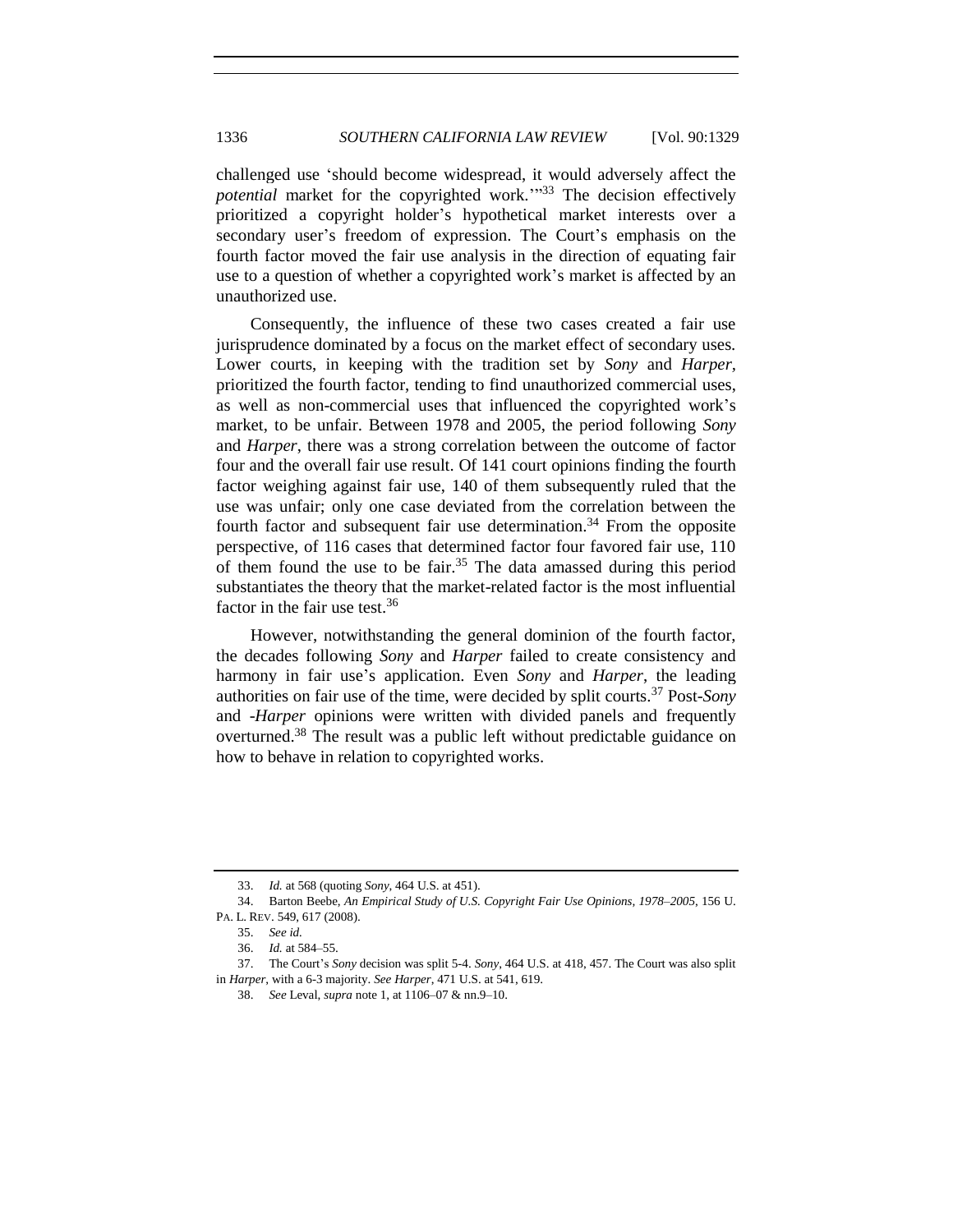# A. THE TRANSFORMATIVE STANDARD'S EMERGING IMPORTANCE

Frustrated by the ambiguity and unpredictability of fair use case law, Judge Pierre Leval called for a more structured and dependable approach to the fair use inquiry,<sup>39</sup> diverging from the market-based approach endorsed by *Sony* and *Harper*. Instead of approaching fair use cases with a thumb on the scale for the fourth factor, Leval proposed making the first factor the priority in the analysis.<sup>40</sup> He argued that a successful fair use defense depends "primarily on whether, and to what extent, the challenged use is *transformative*," <sup>41</sup> rather than whether the use would "adversely affect the potential market for the copyrighted work."<sup>42</sup> The potential market effect, while important, "should not overshadow the requirement of justification under the first factor, without which there can be no fair use."<sup>43</sup> Per his approach, a transformative use "must be productive and must employ the quoted matter in a different manner or for a different purpose from the original." <sup>44</sup> For a use to be transformative, it is insufficient for a user of copyrighted material to "merely repackage<sup>[]</sup> or republish<sup>[]</sup> the original."<sup>45</sup> However, despite the probative value of the transformative nature of the work to the fair use determination, Leval clarified that it is not conclusive.<sup>46</sup> This influential proposition significantly differed from the then-prevailing attitude in fair use case law. Theoretically, when compared with the prevalent market effect framework, Leval's approach would be more likely to find a use fair when copyrighted material was used in a novel manner or for a novel purpose, even if the use negatively affected the original work's market.

In *Campbell*, the Supreme Court formally adopted Leval's view when for the first time it introduced the notion of a "transformative" use into the fair use analysis. <sup>47</sup> *Campbell* marked a major shift in fair use case law, reinterpreting the first factor of fair use in two important ways: reimagining (1) the way courts should define the factor, and (2) the weight they should give each of the four factors. In determining whether a parody use of the song "Oh, Pretty Woman" constituted a fair use, the Supreme Court expanded the definition of the first factor to ask whether, and to what

<sup>39.</sup> *See generally id.*

<sup>40.</sup> *See id.* at 1111.

<sup>41.</sup> *Id.*

<sup>42.</sup> *Sony*, 464 U.S. at 451.

<sup>43.</sup> Leval, *supra* not[e 1,](#page-0-0) at 1124.

<sup>44.</sup> *Id.* at 1111.

<sup>45.</sup> *Id.*

<sup>46.</sup> *Id.*

<sup>47.</sup> Campbell v. Acuff-Rose Music, Inc., 510 U.S. 569, 579 (1994).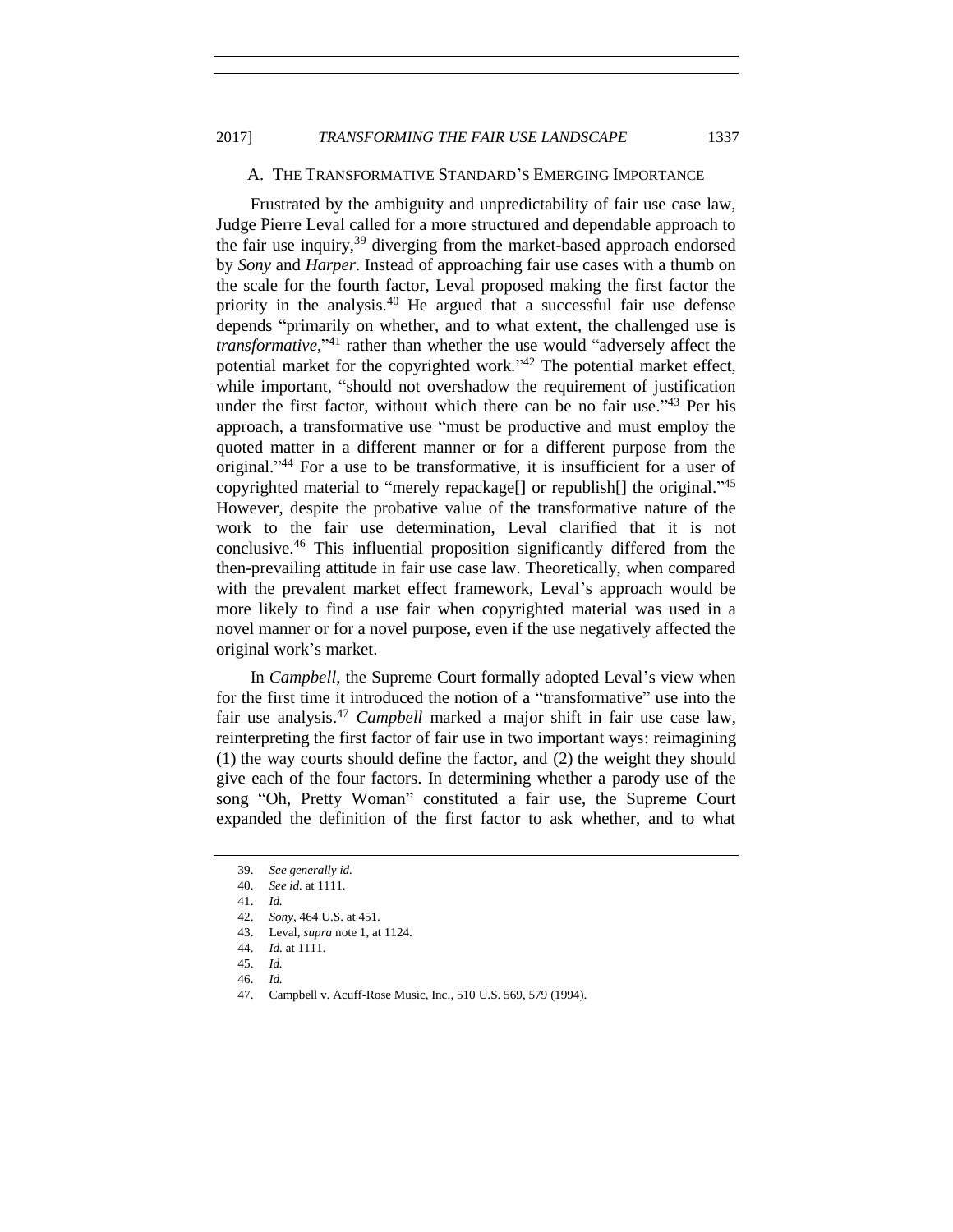extent, a secondary work was *transformative* relative to the original copyrighted work.<sup>48</sup> The Court reached its answer by asking whether the secondary work "adds something new, with a further purpose or different character, altering the first with new expression, meaning, or message,"49 ultimately finding in *Campbell* that the commercial nature of parodies does not negate their potential to be fair use,<sup>50</sup> and that " $[n]$ <sup>o</sup> such evidentiary presumption is available" in a fair use determination.<sup>51</sup>

Further, *Campbell* prioritized the first factor among all the others. The Court expressly contradicted its pro-market effect position in *Sony* and *Harper* by establishing the transformative nature of the work as the more probative factor.<sup>52</sup> "[T]he more transformative the new work, the less will be the significance of other factors, like commercialism, that may weigh against a finding of fair use."<sup>53</sup> The Court accorded so much value to the transformative quality of a work as essential to the fair use analysis that it found the creation of transformative works "lie[s] at the heart of the fair use doctrine's guarantee of breathing space within the confines of copyright." 54

*Campbell*'s redefining influence on fair use analysis cannot be understated.<sup>55</sup> The decision inspired hope for a redirection of fair use law toward a more uniform application and the creation of predictable precedent. Leval himself believed that the case "restored valid compass bearings to the fair use doctrine by relating it in each of its component inquiries to the overarching central purpose of copyright." <sup>56</sup> Unlike the Court's preceding fair use decisions, characterized by split opinions met with hostile dissents, *Campbell* was decided by a unanimous Court,<sup>57</sup> serving as a testament to the Court's committed embrace of the new transformative era.

<span id="page-9-0"></span>In the period immediately following *Campbell*, from 1995–2000,

<sup>48.</sup> *Id.*

<sup>49.</sup> *Id.*

<sup>50.</sup> *Id.* ("Like less ostensibly humorous forms of criticism, [parodies] can provide social benefit, by shedding light on an earlier work, and, in the process, creating a new one.").

<sup>51.</sup> *Id.* at 594.

<sup>52.</sup> *Id.* at 578–79.

<sup>53.</sup> *Id.* at 579.

<sup>54.</sup> *Id.*

<sup>55.</sup> Pamela Samuelson, *Possible Futures of Fair Use*, 90 WASH. L. REV. 815, 818–24 (2015) (outlining eleven different ways *Campbell* significantly contributed to shaping fair use case law).

<sup>56.</sup> Pierre N. Leval, Campbell v. Acuff-Rose*: Justice Souter's Rescue of Fair Use*, 13 CARDOZO ARTS & ENT. L.J. 19, 23 (1994).

<sup>57.</sup> *See Campbell*, 510 U.S. at 571.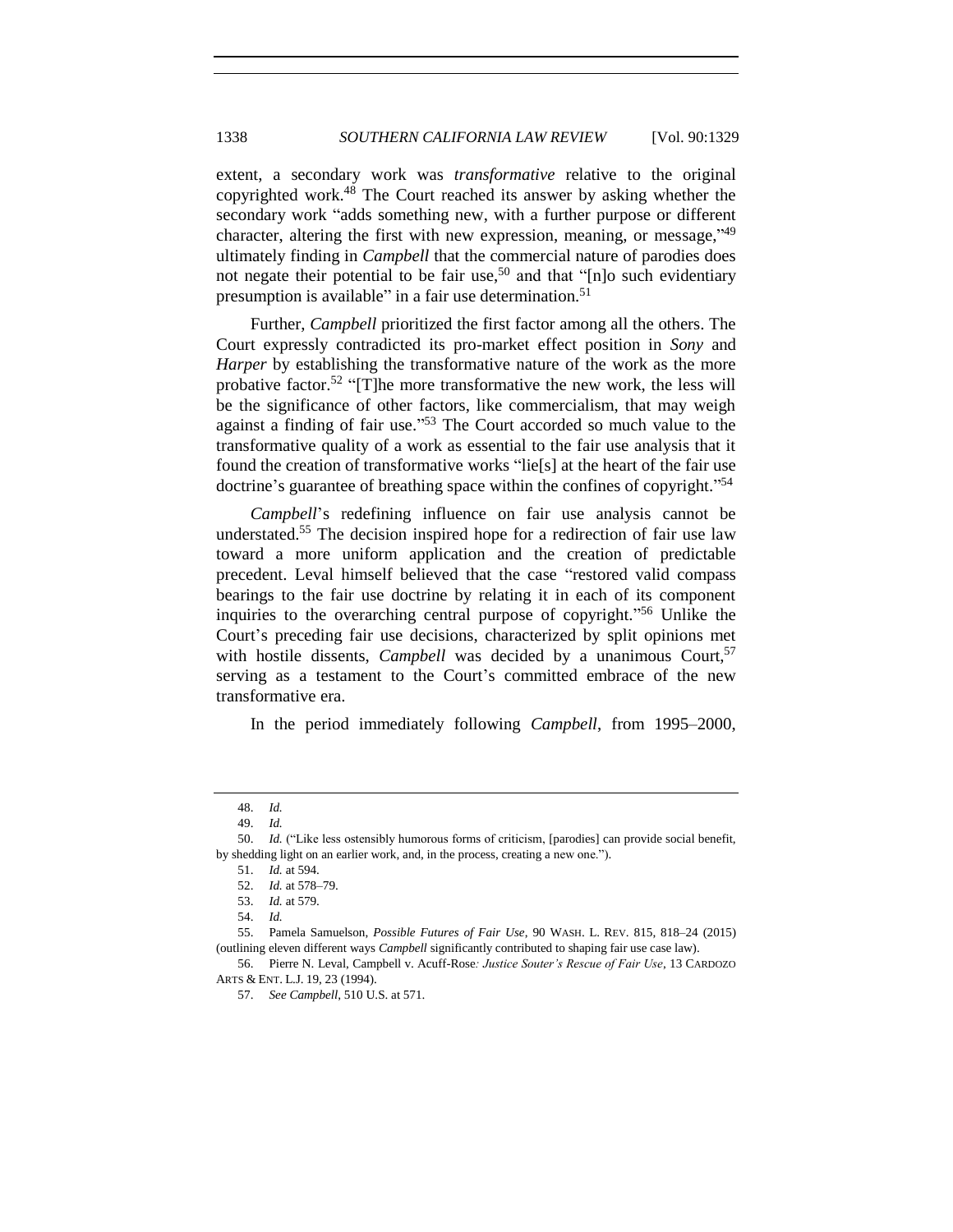<span id="page-10-1"></span>73.9% of fair use opinions adopted the new transformative standard.<sup>58</sup> Courts' reliance on this standard rose in subsequent years, as 87.2% of district and appellate opinions from 2006–2010 considered whether a use was transformative.<sup>59</sup> Even though there is no mention of the "transformative" concept in the Copyright  $Act<sub>1</sub><sup>60</sup>$  it remains the dominant approach to fair use cases.<sup>61</sup>

Empirical data obtained from fair use cases decided between 1978– 2005 found that when courts considered the transformative factor it was a "dispositive force" on the fair use inquiry, such that "while a finding of transformativeness is not necessary to trigger an overall finding of fair use, it is sufficient to do so." <sup>62</sup> Nearly every case decided in the post-*Campbell*  era that found a secondary use to be transformative found in favor of fair use.<sup>63</sup> This trend continued between 2006 and 2010, when all but two cases finding a use to be transformative were decided in favor of fair use.<sup>64</sup> These two cases attributed their fair use findings to procedural posture, not substantive analysis, justifying their deviance from the overall trend.<sup>65</sup>

<span id="page-10-3"></span><span id="page-10-2"></span>While *Campbell* altered the fair use conversation to include a transformative inquiry,<sup>66</sup> its influence has not dissipated the cloud of mystery surrounding the fair use doctrine. *Campbell* was the Court's final word on the standards to be used when applying fair use, leaving the doctrine's uncertain application to be resolved by lower courts.<sup>67</sup> As such, the ambiguity of the term "transformative" remains hotly debated, particularly with respect to the scope with which it should be defined and the influence it should bring to bear on the overall fair use determination.

<span id="page-10-0"></span><sup>58.</sup> Neil Weinstock Netanel, *Making Sense of Fair Use*, 15 LEWIS & CLARK L. REV. 715, 736 (2011).

<sup>59.</sup> *Id.*

<sup>60.</sup> *See* 17 U.S.C. § 107 (2012).

<sup>61.</sup> Netanel, *supra* note [58,](#page-10-1) at 734, 738.

<sup>62.</sup> Beebe, *supra* note 34, at 605.

<sup>63.</sup> *Id.*

<sup>64.</sup> Netanel, *supra* note [58,](#page-10-1) at 740.

<sup>65.</sup> *Id.*

<sup>66.</sup> *Id.* at 723 (noting that *Campbell*'s perceived legacy was the creation of "a true multi-factor test in which factors two, three, and four would be assessed and weighed in line with the degree of transformativeness of the use, rather than the market-centered presumption set out in *Sony* and *Harper & Row*").

<sup>67.</sup> *See* Andrea Weiss Jeffries & Kevin Goldman, *High Court Will Need to Resolve Circuit Split in Fair Use*, LAW360 (Apr. 30, 2015, 10:54 AM), http://www.law360.com/appellate/articles/645919.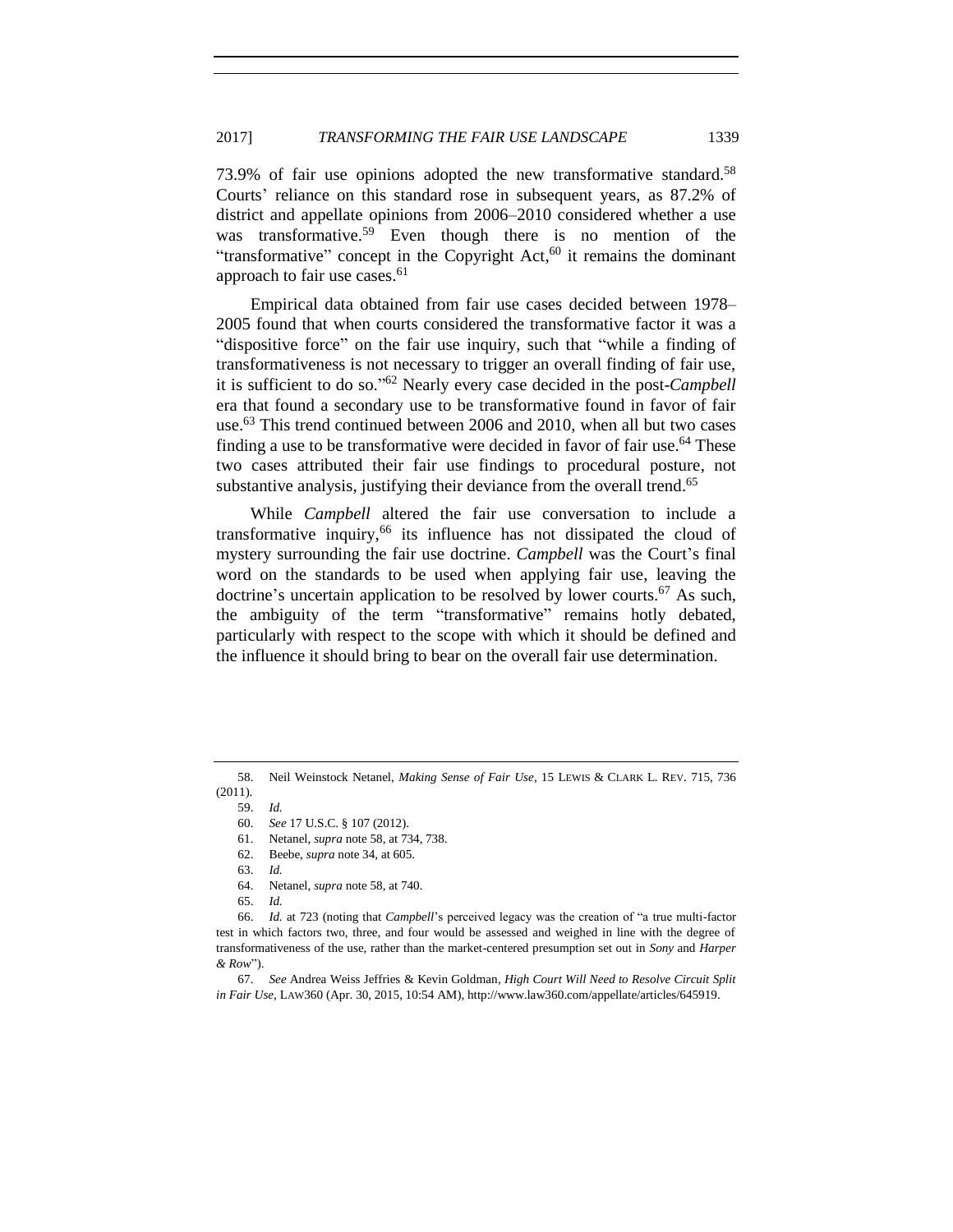## B. VARYING INTERPRETATIONS OF THE TRANSFORMATIVE STANDARD

*Campbell* set the tone for the broad application of the transformative standard by expanding the scope of its protection to include parodies. However, despite endorsing a broad applicability of the transformative factor in all sorts of fair use contexts, *Campbell*'s holding was narrow. The Court set the standard for a transformative work to be one that "adds something new [to the copyrighted work], with a further purpose or different character, altering the first with new expression, meaning, or message," and finding parodies to be transformative in light of their ability to "provide social benefit, by shedding light on an earlier work, and, in the process, creating a new one."<sup>68</sup> Its specific fair use determination was limited to the context of musical parody: "We thus line up with the courts that have held that parody, like other comment or criticism, may claim fair use under § 107." 69

<span id="page-11-1"></span><span id="page-11-0"></span>Uncertainty remained post-*Campbell* as to how widely lower courts would interpret this holding, $\frac{70}{2}$  and specifically whether they would expand the narrow transformative *musical* parody allowance to "confer substantial freedom to parodists of *all* media." <sup>71</sup> Sure enough, different courts approached the transformative factor in varying ways, resulting in multiple definitions of "transformative." Some courts have taken the lead in giving the transformative factor a broad interpretation, widening the boundaries set by *Campbell*.

The scope of *Campbell*'s "transformative" definition has since widened by lower courts' interpretations in three ways: (1) the scope of the transformative parody has expanded beyond the medium of song; (2) courts have ushered in a new purpose-driven era whereby secondary uses can be fair even though they are not in any way connected to the original work through either commentary, criticism, or any of the prescribed fair use purposes in § 107's preamble—so long as the use expresses a new purpose and meaning; and (3) the era of Internet search engines has expanded the fair use doctrine's boundaries—furthering the novel purpose-driven inquiries—by allowing users to duplicate copyrighted works in their

<sup>68.</sup> Campbell v. Acuff-Rose Music, Inc., 510 U.S. 569, 579 (1994).

<sup>69.</sup> *Id.*

<sup>70.</sup> *Campbell*'s concurrent broad formulation of the transformative factor and narrow holding limited to parodies left "open the question of whether the broad language or the narrow genre analysis constituted the Court's rule." Recent Case, Cariou v. Prince, *714 F.3d 694 (2d Cir. 2013)*, 127 HARV. L. REV. 1228, 1232 (2014) [hereinafter *Cariou* Case Summary].

<sup>71.</sup> Lisa M. Babiskin, *Oh, Pretty Parody:* Campbell v. Acuff-Rose Music, Inc., 8 HARV. J.L. & TECH. 193, 193 (1994) (emphasis added).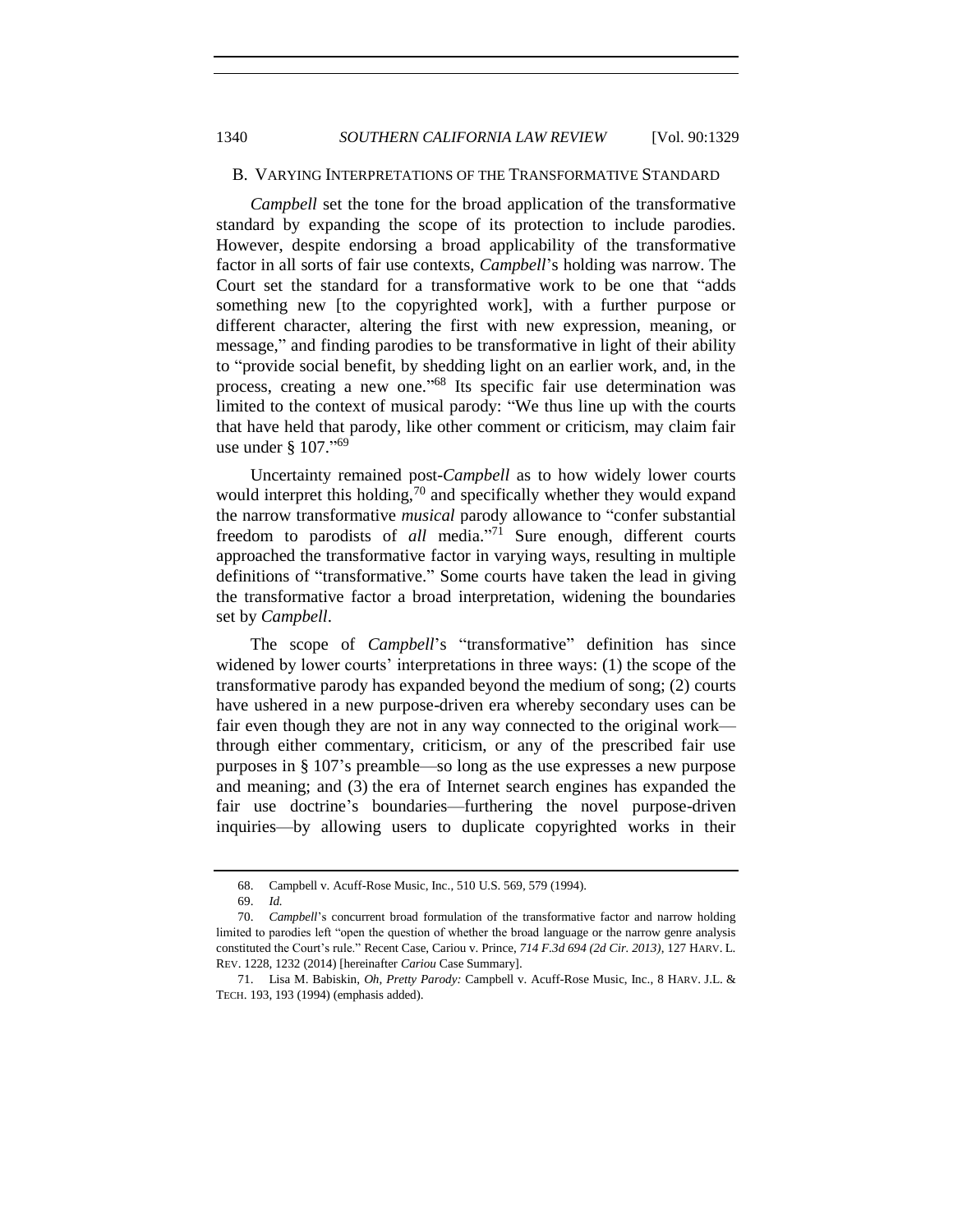entirety so long as the second use of the work is for a different purpose. Yet despite the liberal approach with which some courts have construed the transformative factor, the fair use doctrine's tradition of indecision continues as other courts have narrowly interpreted *Campbell*'s holding.<sup>72</sup>

In 2003, the Southern District of New York decided a musical parody case, *Abilene Music, Inc. v. Sony Music Entertainment, Inc.*, in which it held that Ghostface Killah's use of Louis Armstrong's song "What a Wonderful World" was a fair use,<sup>73</sup> noting that once a "parodic character" is reasonably perceived the new work is *necessarily* transformative. <sup>74</sup> This conclusive determination of parodies as transformative differs substantially from *Campbell*'s ruling, which cautioned that while parodies "*may* claim fair use," they are not exempt from case-by-case assessment "through the relevant factors" and "in light of the ends of copyright law," and that "[t]he Act has no hint of evidentiary preference for parodists over their victims."<sup>75</sup> The Southern District of New York's blanket determination deeming parodies as transformative, without taking note of *Campbell*'s cautionary advice, sets the tone for the further expansion of parodies to other mediums, like Walking Mountain Production's use of Mattel Inc.'s copyrighted Barbie doll figures in highly sexualized and politically charged photographs.<sup>76</sup> Since *Campbell*, lower courts have expanded parody fair uses beyond the bounds of the music medium on several other occasions to encompass plays,<sup>77</sup> iconic styles of photography,<sup>78</sup> and audiovisual works.<sup>79</sup>

Case law has also formed an unofficial judicial doctrine of "expressive purpose," whereby uses of a copyrighted work may be fair if they express a new purpose and meaning, notwithstanding their failure to fit into any of

77. *See* Keeling v. Hars, 809 F.3d 43, 50 (2d Cir. 2015) (affirming as fair use plaintiff's parody of the film *Point Break* in his play), *cert. denied* 136 S. Ct. 2519 (2016).

<sup>72.</sup> Leval, *supra* note [56](#page-9-0) (characterizing the copyright-holder criticism of the *Campbell* decision—a decision far less liberal in its definition of transformative than its successors—as "interfering excessively with the *absolute right* of an author to exercise total control over the use of the author's creations").

<sup>73.</sup> *See* Abilene Music, Inc. v. Sony Music Ent., Inc., 320 F. Supp. 2d 84, 95 (S.D.N.Y. 2003).

<sup>74.</sup> *Id.* at 89 (emphasis added).

<sup>75.</sup> Campbell v. Acuff-Rose Music, Inc., 510 U.S. 569, 581 (1994).

<sup>76.</sup> *See* Mattel, Inc. v. Walking Mountain Prods., 353 F.3d 792, 800–06 (9th Cir. 2003).

<sup>78.</sup> *See* Leibovitz v. Paramount Pictures Corp., 137 F.3d 109, 111–12, 114–17 (2d Cir. 1998) (finding fair use where Paramount parodied Annie Liebovitz's famous magazine cover photo of pregnant actress Demi Moore by superimposing Leslie Nielson's face on an image of a pregnant woman as part of an advertising campaign).

<sup>79.</sup> *See* Northland Family Planning Clinic v. Ctr. for Bio-Ethical Reform, 868 F. Supp. 2d 962, 966–68, 983 (C.D. Cal. 2012) (finding a pro-life advocacy organization's adoption of anti-abortion video footage in its own videos to be a parody protected under fair use).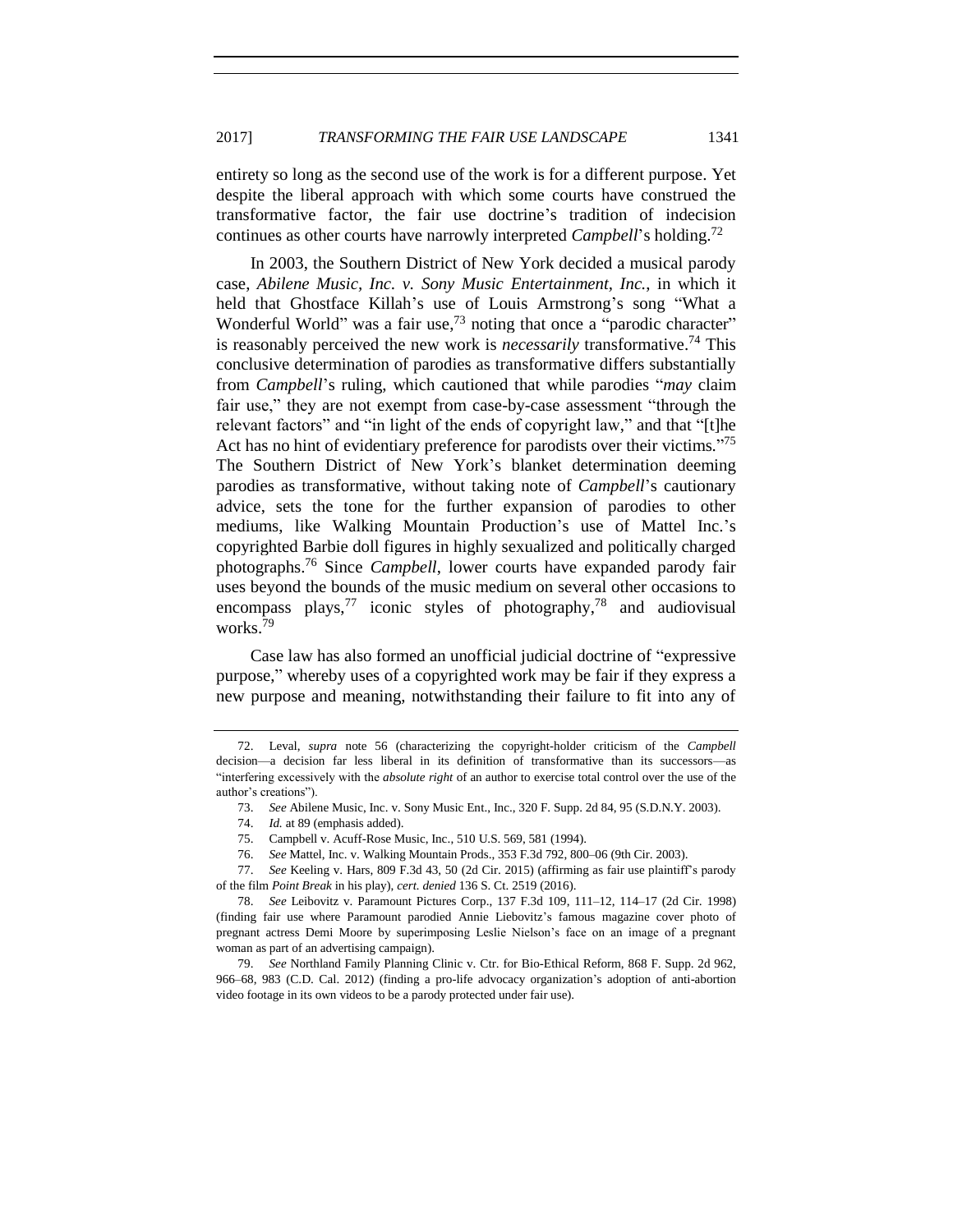the prescribed statutory categories of fair use. $80$  In cases that have adopted this loose standard, courts have pushed the boundaries of the transformative factor such that the new work need not "shed[] light on an earlier work, and, in the process, creat[e] a new one," as *Campbell* believed necessary for transformative parodies. $81$  The new transformative work under these cases is not required to anchor its meaning or purpose in the original copyrighted work at all, and it is given the ability to copy the whole of an original work so long as it is done for a new purpose. For example, in *Bill Graham Archives v. Dorling Kindersley Ltd.*, authors of a musical group's biography faced copyright infringement charges for reproducing the group's former concert posters in their book.<sup>82</sup> The biography authors reproduced the *entirety* of each poster image they used, arranging them chronologically in their biography.<sup>83</sup> Despite having used the entire poster image, the court affirmed the authors' fair use privilege because their "purpose in using the copyrighted images at issue . . . is plainly different from the original purpose for which they were created."<sup>84</sup>

Courts that have embraced this widened definition of a transformative use have also relied upon the intent of the unauthorized copyright user when determining what the use's purpose is and whether that use is transformative. *Blanch v. Koons* is representative of some courts' tendency to consider the user's intent in making their final transformative determination.<sup>85</sup> In this case, artist Jeff Koons created a collage titled "Niagara" in which he depicted women's legs, one of which came from photographer Andrea Blanch's copyrighted image "Silk Sandals by Gucci."<sup>86</sup> When assessing whether Koons's use was transformative, the court relied on his own subjective account of his expressive purpose,  $87$  one facet of which was his desire to bring "more of a sexuality to the photographs," a purpose the court considered a "sharply different" goal from Blanch's original photograph.<sup>88</sup> The court placed great weight on Koons's testimony, noting that "[w]hether or not Koons could have created 'Niagara' without reference to 'Silk Sandals,' we have been given no

<sup>80.</sup> 17 U.S.C. § 107 (2012) (referring to a non-exhaustive list of purposes that are non-infringing such as "criticism, comment, news reporting, teaching (including multiple copies for classroom use), scholarship, or research").

<sup>81.</sup> Campbell v. Acuff-Rose Music, Inc., 510 U.S. 569, 579 (1994).

<sup>82.</sup> *See* Bill Graham Archives v. Dorling Kindersley Ltd., 448 F.3d 605, 607 (2d Cir. 2006).

<sup>83.</sup> *Id.* at 609, 613.

<sup>84.</sup> *Id.* at 609.

<sup>85.</sup> *See* Blanch v. Koons, 467 F.3d 244, 252–53 (2d Cir. 2006)

<sup>86.</sup> *Id.* at 247–48.

<sup>87.</sup> Netanel, *supra* note [58,](#page-10-1) at 762.

<sup>88.</sup> *Blanch*, 467 F.3d at 252.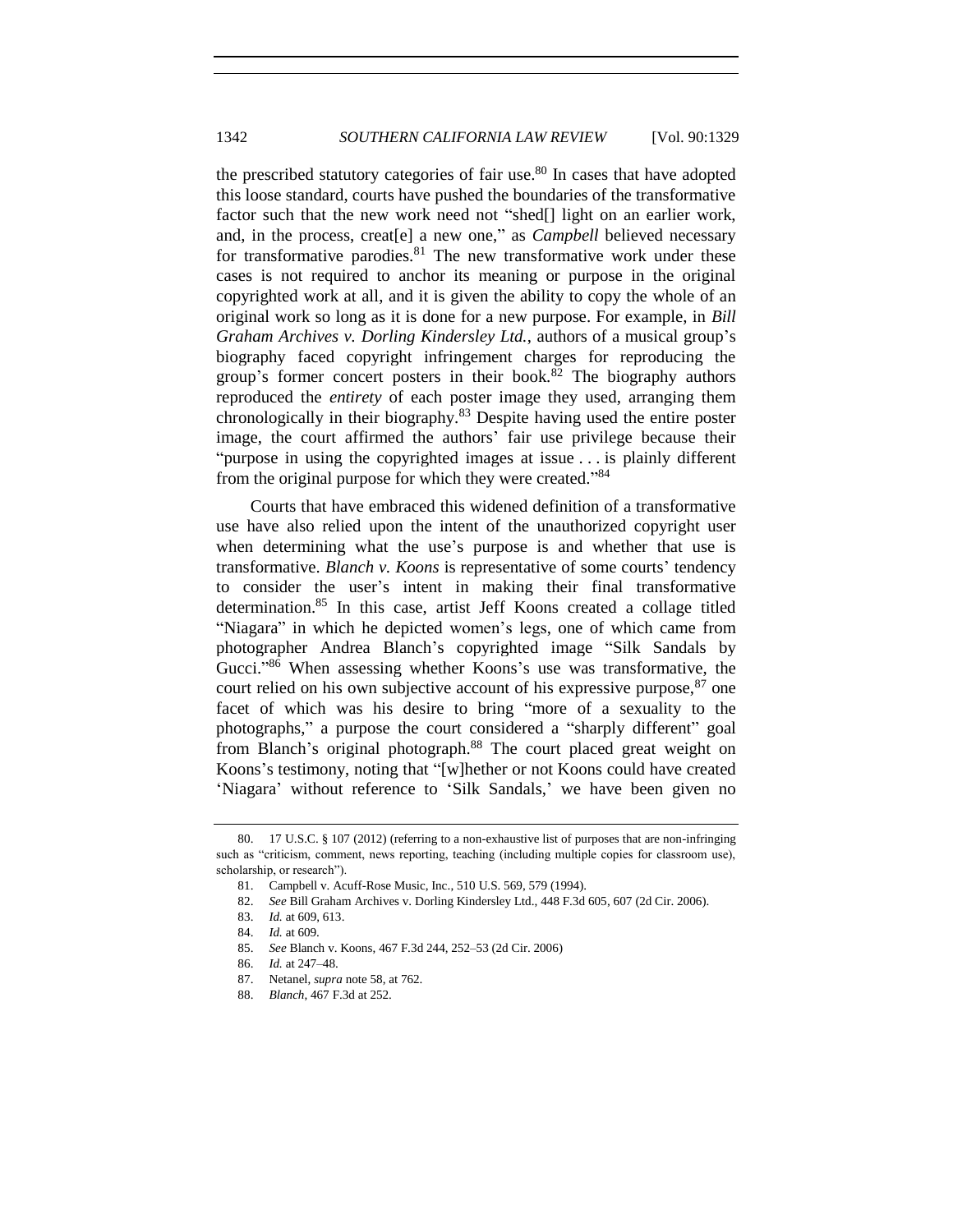2017] **TRANSFORMING THE FAIR USE LANDSCAPE** 1343

reason to question his statement that the use of an existing image advanced his artistic purposes."89

The unprecedented deference to the secondary user's subjective intent first displayed in *Blanch v. Koons* is echoed in other cases, both when fair use is found and when it is not. In *Salinger v. Colting*, the court found in its preliminary injunction ruling that Fredrik Colting's sequel to J.D. Salinger's novel *The Catcher in the Rye*, which significantly borrowed from the characters and plot of the original novel, was unlikely to be a fair use.<sup>90</sup> In making its determination, the district court found insufficient transformative purpose, explaining that Colting's inconsistent statements about his purpose demonstrated a lack thereof.<sup>91</sup> The Second Circuit subsequently approved the district court's reliance on Colting's statements of his expressive purpose and affirmed the district court's finding that Colting is unlikely to prevail on a fair use defense.<sup>92</sup> Similarly, in *Bourne Co. v. Twentieth Century Fox Film Corp.*, the district court's finding that use of the copyrighted song "When You Wish Upon a Star" in the popular television show *Family Guy* was fair was anchored in the defendants' own explanation of their expressive purpose.<sup>93</sup> The court looked to *Blanch v*. *Koons* for support of this methodology, reasoning that "[t]he Second Circuit has given weight to an artist's own explanation of their creative rationale when conducting fair use analysis . . . and here Defendants have produced uncontroverted evidence that a parallel joke . . . was discussed in the writers' room prior to the recording of the song."<sup>94</sup> These cases demonstrate a shift in the transformative factor inquiry such that the secondary work no longer bears an absolute requirement to either comment on or criticize the original copyrighted work to be eligible for the fair use defense, so long as the expressed subjective purpose in appropriating the work differs from the expressed purpose of the original work.

The prevalence of Internet search engines presented a novel medium

<sup>89.</sup> *Id.* at 255.

<sup>90.</sup> *See* Salinger v. Colting, 641 F. Supp. 2d 250, 268 (S.D.N.Y. 2009), *vacated*, 607 F.3d 68 (2d Cir. 2010).

<sup>91.</sup> "It is simply not credible for Defendant Colting to assert now that his primary purpose was to critique Salinger and his persona, while he and his agents' previous statements regarding the book discuss no such critique . . . ." *Id*. at 262.

<sup>92.</sup> *See Salinger*, 607 F.3d 68, 83–84 (2d Cir. 2010) (holding that the district court's determination of Colting's insufficient fair use defense on the basis of his statements regarding his own subjective intent was "not clear error").

<sup>93.</sup> *See* Bourne Co. v. Twentieth Century Fox Film Corp., 602 F. Supp. 2d 499, 507–08, 511 (S.D.N.Y. 2009).

<sup>94.</sup> *Id.* (citing *Blanch*, 467 F.3d at 255).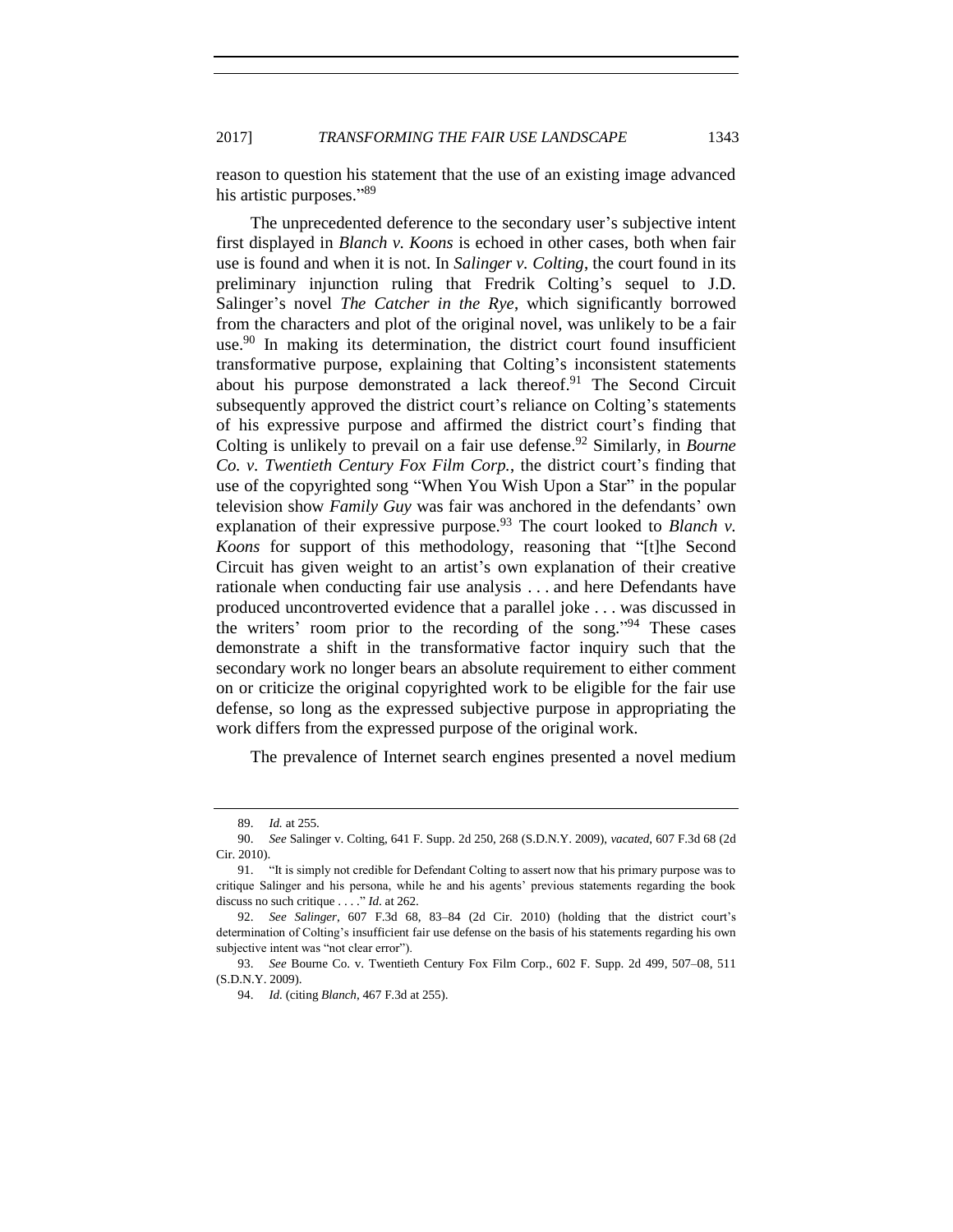and new challenge to fair use case law. The judicial response to this unfamiliar medium paralleled the approach of the expressive purpose line of cases, significantly expanding the scope of the transformative factor by allowing search engines to reproduce entire copyrighted works in fulfillment of an expressive purpose different from that of the original copyrighted work. The groundbreaking case in this area is *Perfect 10, Inc. v. Amazon.com, Inc.*, in which Google was accused of copyright infringement for providing thumbnails of and links to Perfect 10's copyright-protected images.<sup>95</sup> The court held that the search engine's use of these images was fair use, and in doing so it broadly defined "transformative" to include use of an entire copyrighted work "in a different context such that the plaintiff's work is transformed into a new creation." <sup>96</sup> This formulation of the transformative factor is a significant expansion from preexisting definitions, as it does not require the user to change the initial copyrighted work in any way so long as the work is used in a new context, making it a "new creation." The court expressly clarified that "even making an exact copy of a work may be transformative so long as the copy serves a different function than the original work."<sup>97</sup> In this case, Google's publicly beneficial use of the images for ease of reference was a sufficiently different context than the plaintiff's entertainment purpose.<sup>98</sup>

Following *Perfect 10*, a string of highly publicized Internet searchengine cases followed *Perfect 10*'s lead by finding the duplication of copyrighted works for the purpose of providing a more effective and informative search to be fair use. In *Authors Guild, Inc. v. HathiTrust*, the court found that research libraries' project of scanning full books for the purpose of creating a full-text searchable database, to be accessed by disabled individuals, was fair use.<sup>99</sup> In making its determination, the court defined the transformative factor as one that "serves a new and different function from the original work,"<sup>100</sup> and it relied on the "different purpose" and "different character" of the search database in finding transformative value.<sup>101</sup> The Authors Guild advanced another case against book-scanning by Internet search engines, this time against Google, a for-profit

<sup>95.</sup> *See* Perfect 10, Inc. v. Amazon.com, Inc., 508 F.3d 1146, 1157 (9th Cir. 2007).

<sup>96.</sup> *Id.* at 1165 (quoting Wall Data Inc. v. L.A. Cty. Sheriff's Dep't, 447 F.3d 769, 778 (9th Cir. 2006)).

<sup>97.</sup> *Id.*

<sup>98.</sup> *Id.* at 1164–66.

<sup>99.</sup> Authors Guild, Inc. v. HathiTrust, 755 F.3d 87, 105 (2d Cir. 2014).

<sup>100.</sup> *Id.* at 96.

<sup>101.</sup> *Id.* at 97.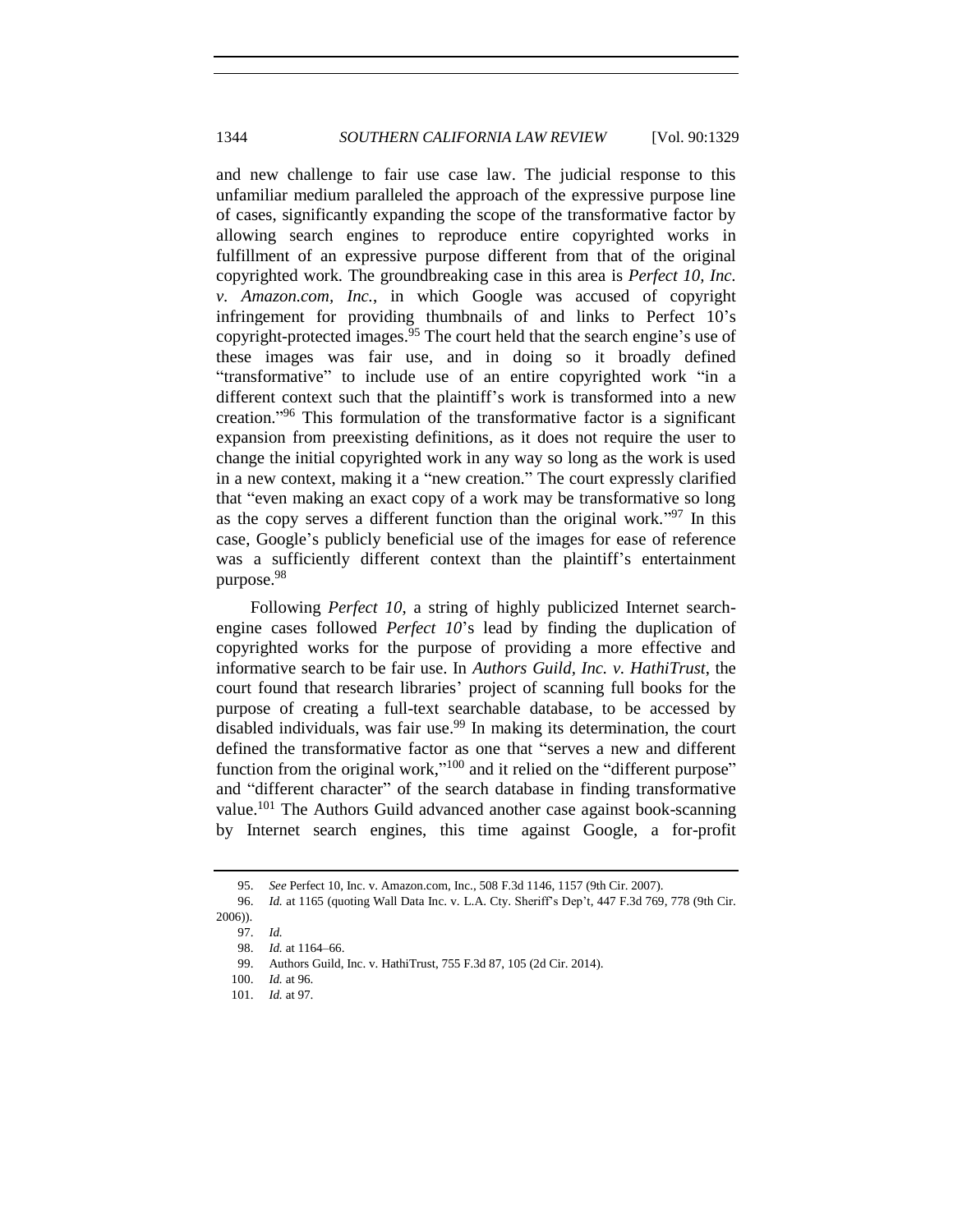corporation (unlike the nonprofit libraries in *HathiTrust*) offering snippet views of copyrighted books.<sup>102</sup> The distinction between the commercial nature of Google and the nonprofit nature of HathiTrust presented the potential for the commerciality of the Google enterprise to outweigh the search engine's transformative purpose. However, the court, in a case litigated for ten years,  $103$  affirmed that the transformative quality of a work should be prioritized over other considerations, finding that the first factor weighed in favor of Google notwithstanding any profits that Google might reap from its book-search function.<sup>104</sup> The court expressly rejected "the contention that commercial motivation should outweigh a convincing transformative purpose." <sup>105</sup> Citing *Perfect 10* and *HathiTrust*, the court found Google's scanning of copyrighted books for the purpose of making them searchable for the public sufficiently transformative,  $106$  and ultimately found that the factors collectively weighed in favor of fair use.<sup>107</sup>

*Perfect 10*'s strong influence extends beyond its broad definition of the transformative factor. It analogized search engines' socially beneficial value to that of parodies, establishing strong precedent that could lend support in favor of finding all future search-engine cases to be transformative fair uses. In fact, the *Perfect 10* court made a case for search engines being even more socially valuable than parodies "because a search engine provides an entirely new use for the original work, while a parody typically has the same entertainment purpose as the original work." <sup>108</sup> The court's position is a contentious one because its view discounts the fact that while parodies share the purpose of entertaining with the original works, they also provide commentary and criticism—their ability to do so is the essence of what makes them parodies<sup>109</sup>—and protecting the free

<sup>102.</sup> *See* Authors Guild v. Google, Inc., 804 F.3d 202, 207, 217–18 (2d Cir. 2015), *cert. denied*, 136 S. Ct. 1658 (2016).

<sup>103.</sup> "Google's book-scanning project is one of the longest-running copyright cases in U.S. history." Mathew Ingram, *Why the Authors Guild Is Still Wrong About Google's Book Scanning*, FORTUNE (Feb. 8, 2016), http://fortune.com/2016/02/08/authors-guild-google.

<sup>104.</sup> *Google*, 804 F.3d at 219 (finding "no reason in this case why Google's overall profit motivation should prevail as a reason for denying fair use over its highly convincing transformative purpose").

<sup>105.</sup> *Id.*

<sup>106.</sup> *Id.* at 215–17.

<sup>107.</sup> *Id.* at 225.

<sup>108.</sup> Perfect 10, Inc. v. Amazon.com, Inc. 508 F.3d 1146, 1165 (9th Cir. 2007).

<sup>109.</sup> Campbell v. Acuff-Rose Music, Inc., 510 U.S. 569, 580 (1994) ("[T]he heart of any parodist's claim to quote from existing material, is the use of some elements of a prior author's composition to create a new one that, at least in part, *comments* on that author's works. . . . If, on the

contrary, the commentary has no critical bearing on the substance or style of the original composition, which the alleged infringer merely uses to get attention or to avoid the drudgery in working up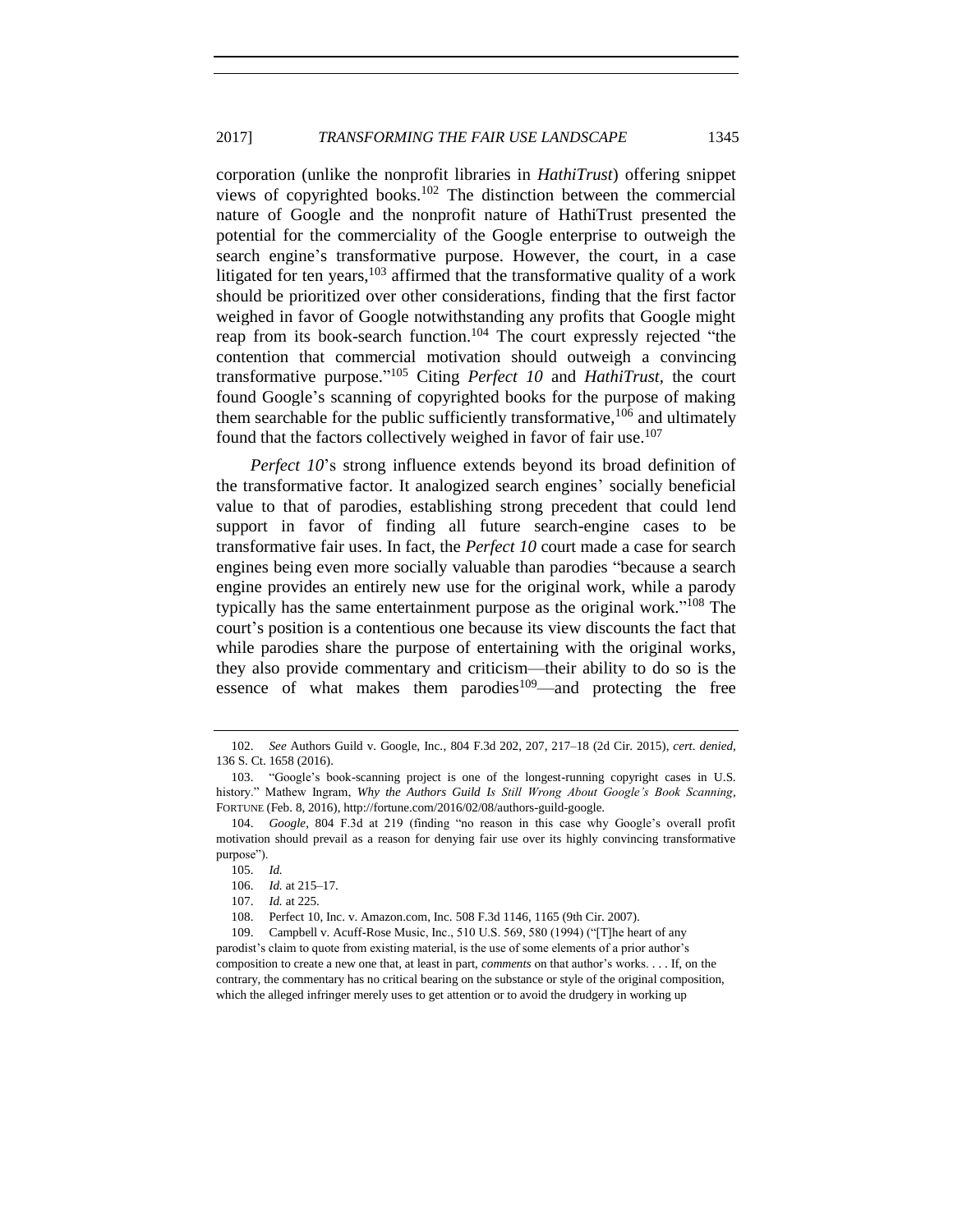expression of these types of speeches was precisely the reason for the development of the copyright doctrine;<sup>110</sup> these expressions are statutorily embedded as basic non-infringing uses. $^{111}$ 

The controversial position taken in *Perfect 10* with regard to the greater social value of search engines is illustrative of the palpable difference in attitude in the line of cases which turn on the expressive purpose of a secondary use. These cases focus their gaze more toward the subjective intent of the user in their appropriation of the copyrighted work, granting deference to the users' expressed purpose. They have significantly expanded the transformative inquiry in two ways. First, they have expanded the scope of *Campbell's* holding to new forms of parody and new uses across a variety of different mediums and purposes generally. Second, they have widened the scope of what makes a use transformative, from a requirement of "altering the first [work] with new expression, meaning or message"<sup>112</sup> to allowing an unaltered work to be eligible for fair use if the work is "in a different context" and is thereby made a "new creation."<sup>113</sup> The implication of this expansion is that an exact copy of a copyrighted work, under the right circumstances, can be construed as *highly* transformative.

## III. THE CIRCUIT SPLIT

<span id="page-17-0"></span>The preceding cases demonstrate developments in fair use case law tending to both widely interpret the transformative factor to encompass a broader category of uses and place greater emphasis on the transformative factor when compared to the other three statutory fair use factors. However, while many courts have followed suit in expanding the doctrine's scope, these trends have not been universally adopted. The disparate treatment of these issues and the lack of guidance on how to conclusively and uniformly resolve them among different courts have created a federal circuit split. There are two distinct, yet interrelated, unresolved questions at issue: (1) how should the transformative factor be defined (specifically with regard to its scope), and (2) how much emphasis should be placed on the transformative inquiry compared to the other factors within the overall fair use analysis?

something fresh, the claim to fairness in borrowing from another's work diminishes accordingly . . . .") (emphasis added) (citation omitted).

<sup>110.</sup> *See* U.S. CONST. art. I, § 8, cl. 8; *supra* text accompanying not[e 15.](#page-4-0)

<sup>111.</sup> *See* 17 U.S.C. § 107 (2012).

<sup>112.</sup> *Campbell*, 510 U.S. at 579.

<sup>113.</sup> *Perfect 10*, 508 F.3d at 1165.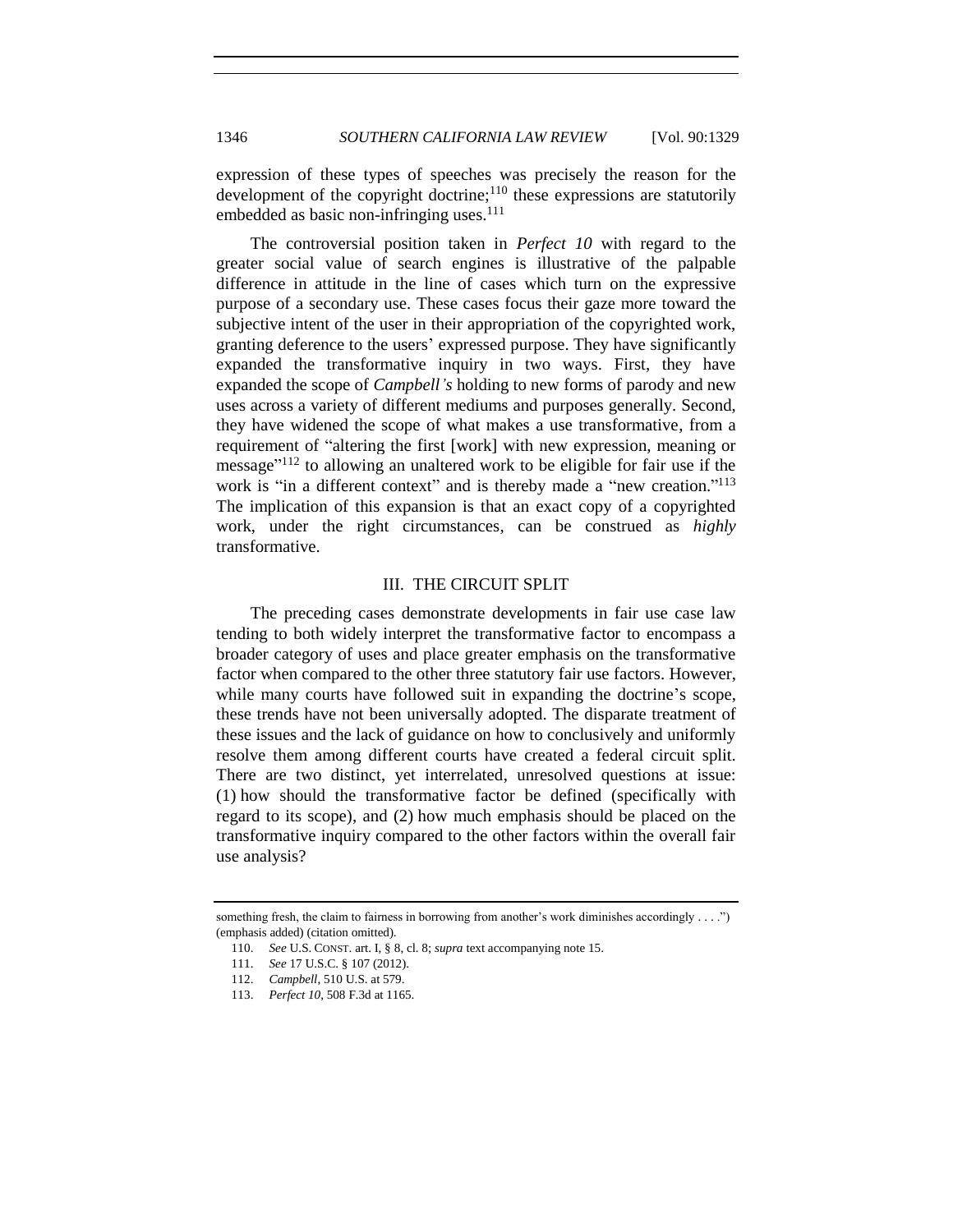2017] **TRANSFORMING THE FAIR USE LANDSCAPE** 1347

#### A. DEFINING THE CIRCUIT SPLIT

<span id="page-18-0"></span>The current circuit split stems from a fundamental disagreement between the Seventh and Second Circuits regarding the role of the transformative inquiry in fair use assessments.<sup>114</sup> (The Ninth Circuit has subsequently adopted the Second Circuit's approach, thus finding itself embroiled in this circuit split and opposing the Seventh Circuit's view.<sup>115</sup>) The Seventh Circuit has shown a more conservative approach, paying more attention to the copyright holder's rights and placing the most importance on the market factor, while the Second and Ninth Circuits have applied the transformative factor more liberally in favor of the secondary user of the copyrighted work and have often found the transformative factor dispositive.

This judicial opposition found its genesis in *Cariou v. Prince,* in which the Second Circuit found that most of a Richard Prince artwork appropriated from Patrick Cariou's copyrighted photographs of Rastafarians—was sufficiently transformative and ultimately protected by fair use.<sup>116</sup> In reaching its fair use determination, the court made two significant rulings that serve as the basis for the debate between the circuits today. First, the Second Circuit defined the transformative factor with an unprecedented breadth.<sup>117</sup> The court began its definition of the factor by stating that "[t]he law imposes no requirement that a work comment on the original or its author in order to be considered transformative, and a secondary work may constitute a fair use even if it serves some purpose other than those  $\dots$  identified in the preamble to the statute,"<sup>118</sup> and it continued by requiring that the new work present a "new expression, meaning, or message."<sup>119</sup> This formulation of the transformative factor is completely silent as to the requirement of a different *purpose* between the two works. After all, the two works in this case, a book of photography and an art exhibit, can very likely serve the same purpose.

Through this wide definition, the court ruled that Prince's lack of a lengthy explanation regarding his transformative purpose, which the court might have otherwise relied on in its fair use determination, was "not

<sup>114.</sup> Jeffries & Goldman, *supra* note [67.](#page-10-2) 

<sup>115.</sup> *Id.*

<sup>116.</sup> Cariou v. Prince, 714 F.3d 694, 699–704, 712 (2d Cir. 2013) (holding that twenty-five out of Prince's thirty uses of Cariou's photographs were fair use).

<sup>117.</sup> *See Cariou* Case Summary, *supra* note [70,](#page-11-0) at 1228.

<sup>118.</sup> *Cariou*, 714 F.3d at 706.

<sup>119.</sup> *Id.* (citations omitted).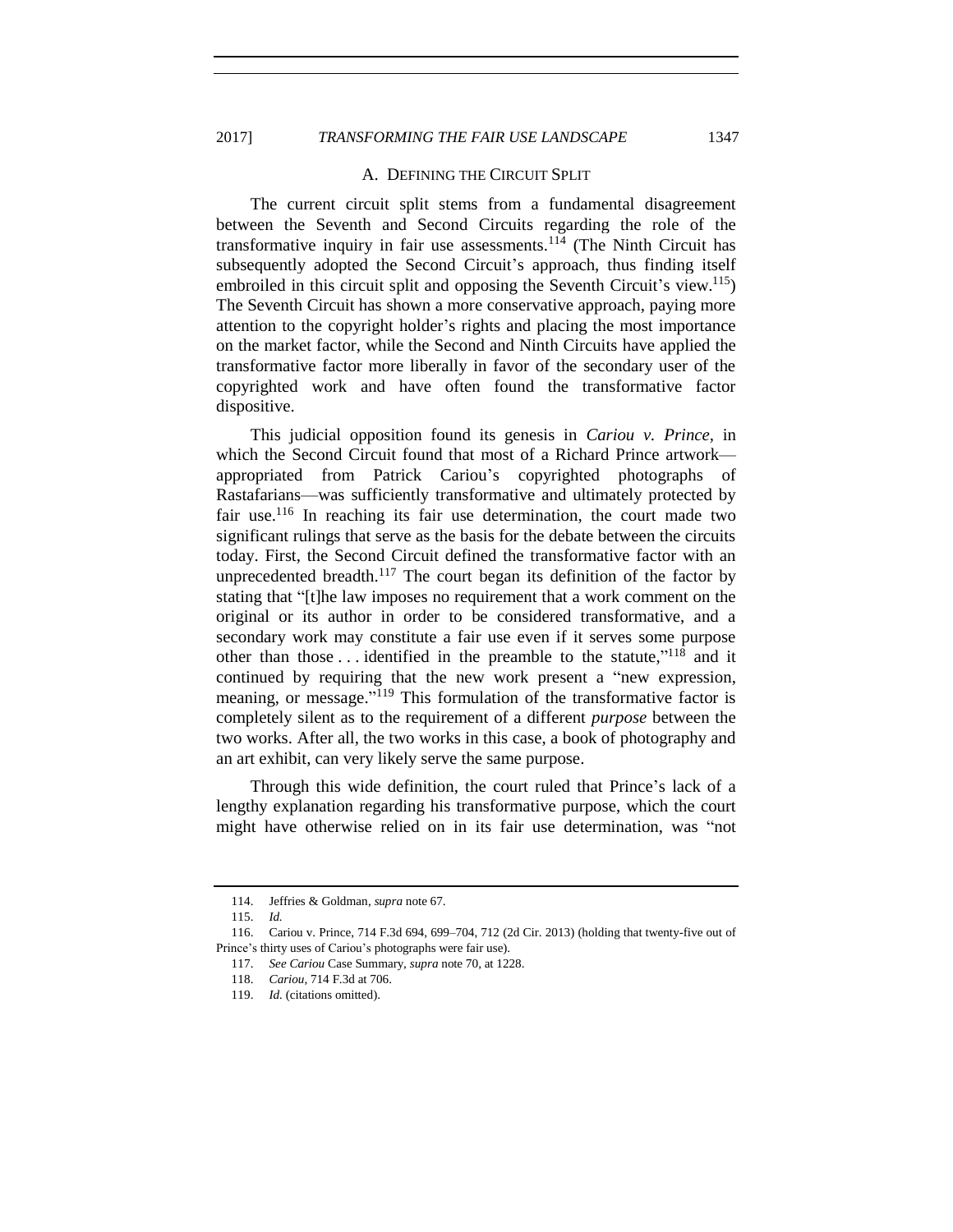dispositive."<sup>120</sup> Since there was no strong evidence of expressive purpose in this case, the court looked to how the photos "may reasonably be perceived," finding that Prince's artwork's "fundamentally different aesthetic" made it transformative.<sup>121</sup> The resolution of this transformative inquiry is at odds with former cases that either relied exclusively on an objective assessment of the two works<sup>122</sup> or the expressive purpose testimony of the user of the copyrighted work, $123$  not an assessment of both at once. By assessing the objective aesthetic of the works *after* finding a lack of expressive purpose, the court essentially grants secondary users *two* chances to present and win their case. This approach, when coupled with the court's wide definition of the transformative factor, establishes an unprecedented move away from copyright holders' interests and toward a judicial evaluation of the aesthetic quality of the two works before it.

Having decided that the transformative nature of Prince's work satisfied the first factor, notwithstanding the commercial nature of his artwork, $124$  the court moved on to assess the remaining three factors, resulting in the second significant ruling that would spark the debate with the Seventh Circuit. Although the court spent time analyzing the three other statutory factors, its finding of the secondary work's transformative quality played a consequential role in these assessments by decisively informing the resolution of the other factors.<sup>125</sup> The court minimized Prince's damaging effect on Cariou's copyright, citing the transformative quality of Prince's work as a justification for why the detrimental effects argued by Cariou were misguided. The court reversed the district court's finding that the fourth factor, market effect on the original work, weighed against Prince's fair use claim, noting in its analysis that highly transformative works are not as likely to effectively *substitute* the original work, even though the fair use "might well harm, or even destroy, the market for the original." <sup>126</sup> The transformative finding also informed the assessment of the second and third fair use factors, to the detriment of Cariou. Although the court found that the second factor, the nature of the copyrighted work,

<sup>120.</sup> *Id.* at 707.

<sup>121.</sup> *Id.* at 707–08.

<sup>122.</sup> "[T]he only two pieces of evidence needed to decide the question of fair use in this case are the original version of [the video] and the episode at issue." Brownmark Films, LLC v. Comedy Partners, 682 F.3d 687, 690 (7th Cir. 2012).

<sup>123.</sup> Blanch v. Koons, 467 F.3d 244, 252 (2d Cir. 2006) (relying on Koons's deposition testimony to "confirm[] the transformative nature of the use").

<sup>124.</sup> *Cariou*, 714 F.3d at 708–09.

<sup>125.</sup> *See id.* at 705–10.

<sup>126.</sup> *Id.* at 709 (quoting Castle Rock Entm't, Inc. v. Carol Publ'g Group, Inc*.*, 150 F.3d 132, 145 (2d Cir. 1998)).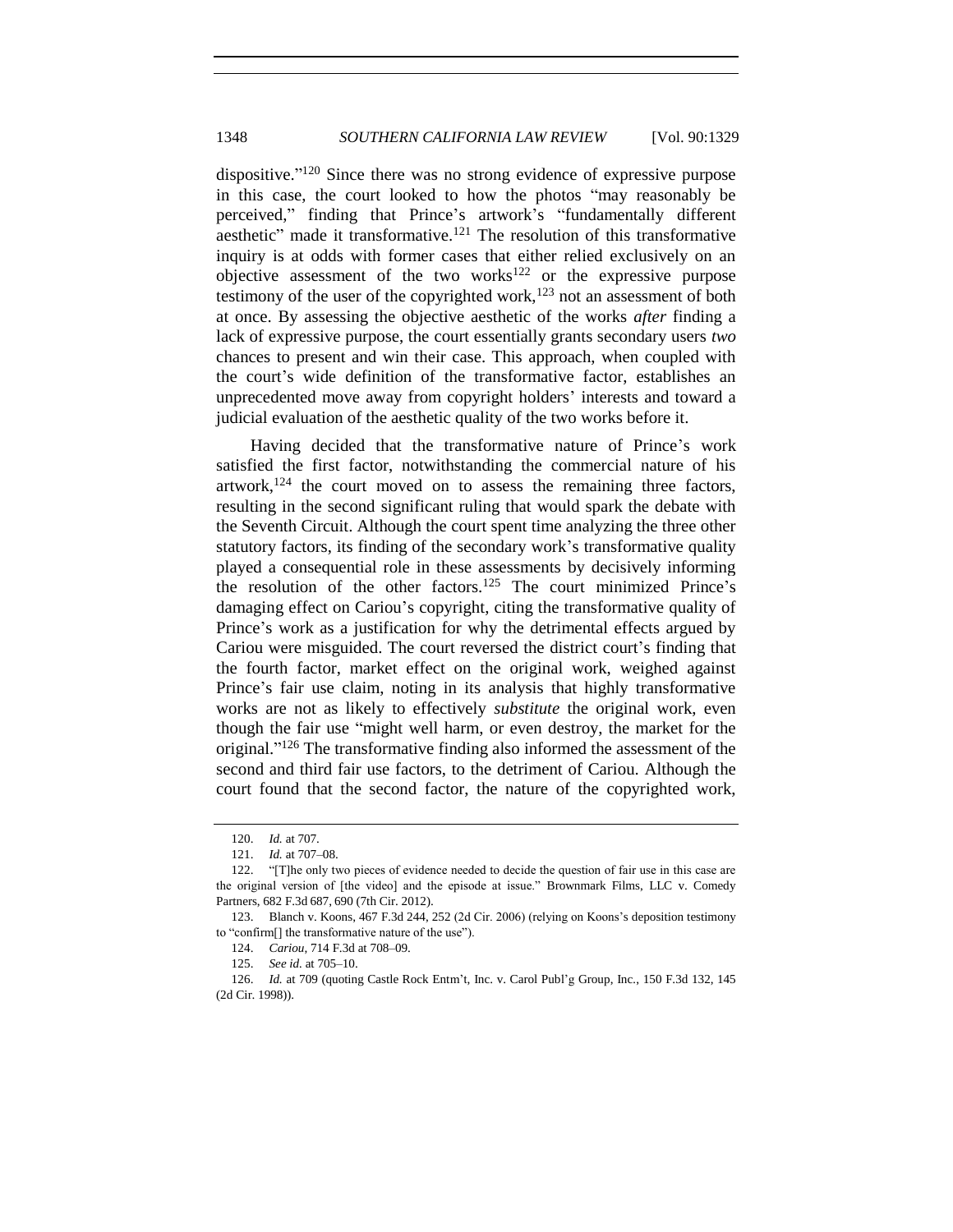"weigh[ed] against a fair use determination," it limited the force of this factor, citing the transformative purpose as the reason for the factor's "limited usefulness."<sup>127</sup> The transformative nature of Prince's work came up once again when the court reversed the district court's holding that the third factor, "amount and substantiality" used from the copyrighted work,<sup>128</sup> weighed against Prince. Despite the Second Circuit's recognition that much of Cariou's photographs were used "in whole or substantial part," the court expressed confusion "as to how the district court could arrive at such a conclusion," and instead minimized the impact of this factor by requiring the inquiry to consider that "the extent of permissible copying varies with the purpose and character of the use."<sup>129</sup>

By relying on the transformative factor to limit the importance of factors disfavoring fair use, the court effectively allowed the transformative factor to trump the other statutory fair use factors. While courts have, in the past, afforded more weight to some factors over others,<sup>130</sup> Cariou's treatment of the three other statutory factors in this case is irreconcilable with *Campbell*'s oft-cited admonition that "[a]ll [factors] are to be explored, and the results weighed together."<sup>131</sup> By allowing the transformative question to inform the whole of the analysis in such a conclusive way, the court failed to properly explore each factor and weigh them equally, instead collapsing the fair use inquiry into a single question of whether the use is transformative.

<span id="page-20-0"></span>The Ninth Circuit has since adopted the Second Circuit's broad approach in *Seltzer v. Green Day, Inc*, <sup>132</sup> drawing criticism from the public.<sup>133</sup> In *Seltzer*, the court found music group Green Day's use of artist Derek Seltzer's drawing "Scream Icon" as a backdrop in eight of their concerts to be fair use.<sup>134</sup> In making its transformative determination, the court acknowledged that while Green Day made "few physical changes to the original [and] fail[ed] to comment on the original," the use was

<sup>127.</sup> *Id.* at 710 (quoting Bill Graham Archives v. Dorling Kindersley Ltd., 448 F.3d 605, 612 (2d Cir. 2006)).

<sup>128.</sup> 17 U.S.C. § 107(3) (2012).

<sup>129.</sup> *Cariou*, 714 F.3d at 710 (quoting *Bill Graham Archives*, 448 F.3d at 613).

<sup>130.</sup> *See supra* notes [30](#page-6-1)[–38,](#page-7-1) [65](#page-10-3)[–68](#page-11-1) and accompanying text.

<sup>131.</sup> Campbell v. Acuff-Rose Music, Inc., 510 U.S. 569, 578 (1994).

<sup>132.</sup> *See* Seltzer v. Green Day, Inc., 725 F.3d 1170, 1179 (9th Cir. 2013).

<sup>133.</sup> *See, e.g.*, Shannon Hyle, *Scream Icon: Questioning the Fair Use of Street Art in* Seltzer v. Green Day, Inc., 49 NEW ENG. L. REV. 573, 578–79 (2015) (finding the fair use doctrine's application in this case "overbroad" due to its infringement on the original "author's rights to his work and its dissemination").

<sup>134.</sup> *Seltzer*, 725 F.3d at 1179 (citing *Cariou*, 714 F.3d at 708).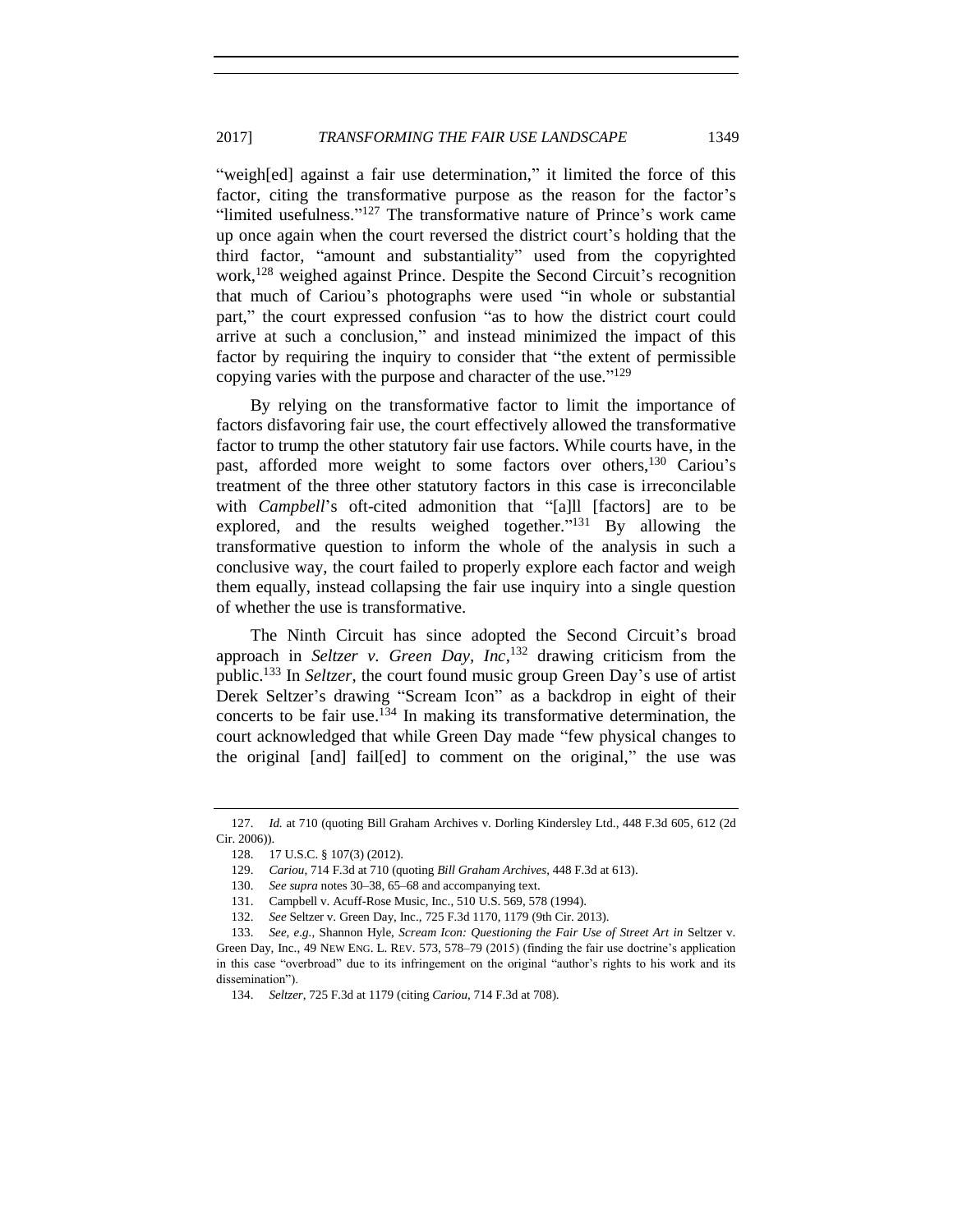nevertheless transformative, relying upon *Cariou*'s broad definition of the factor as only requiring "new expressive content or message."<sup>135</sup> While the court cited recognitions of the requisite need for a transformative purpose,  $^{136}$  the court did not itself engage in any analysis of whether Green Day's purpose differed from Seltzer's. Both Seltzer and Green Day used the work for an artistic purpose,<sup>137</sup> a detail that *Cariou*'s broad definition of "transformative" extinguished as a real impediment to a fair use finding.

The split in judicial opinions formally emerged when the Seventh Circuit took the opportunity in *Kienitz v. Sconnie Nation LLC* to criticize the Second Circuit's approach, both with respect to the unprecedented scope that the Second Circuit gave to the definition of the transformative factor and to the strong weight that it gave to the transformative factor in its overall fair use determination.<sup>138</sup> The issue before *Kienitz* was whether companies' use of a copyrighted photograph of the mayor of Madison, Wisconsin, alongside text that read "Sorry for Partying," on t-shirts for sale was fair use.<sup>139</sup> The court found that the use was fair but took great care to expressly distinguish itself from *Cariou*, grounding its fair use finding on the following facts: the companies altered the original image so much so that "only the smile remains," the use of this particular photograph was for the purpose of political commentary, and the use of the photograph on the t-shirts did not serve as substitute for the original photograph.<sup>140</sup> The court did not assess or even mention the transformative quality of the secondary use.

The *Kienitz* court expressed its concern over *Cariou*'s wide definition of transformative, pointing to its potential to override the statutory protection guaranteed to derivative works in 17 U.S.C. § 106(2).<sup>141</sup> Per the Seventh Circuit's understanding of "transformative," uses that transform the original work in the way that the Second Circuit endorses are derivatives of the original work, and as such should be considered as statutorily protected derivative works of the copyright holders,  $142$  rather than fair uses of the original by unauthorized parties. Granting wide

<sup>135.</sup> *Id.* at 1177.

<sup>136.</sup> *Id.* at 1176 (citing *Campbell*'s requirement for a "further purpose," *Campbell*, 510 U.S. at 579; and Judge Leval's requirement for a use to serve a "different purpose" from the original, Leval, *supra* not[e 1,](#page-0-0) at 1111).

<sup>137.</sup> *See* Hyle, *supra* not[e 133,](#page-20-0) at 584–85.

<sup>138.</sup> *See* Kienitz v. Sconnie Nation LLC, 766 F.3d 756, 758 (7th Cir. 2014).

<sup>139.</sup> *Id.* at 757–58.

<sup>140.</sup> *Id.* at 759.

<sup>141.</sup> *Id.* at 758.

<sup>142.</sup> *Id.*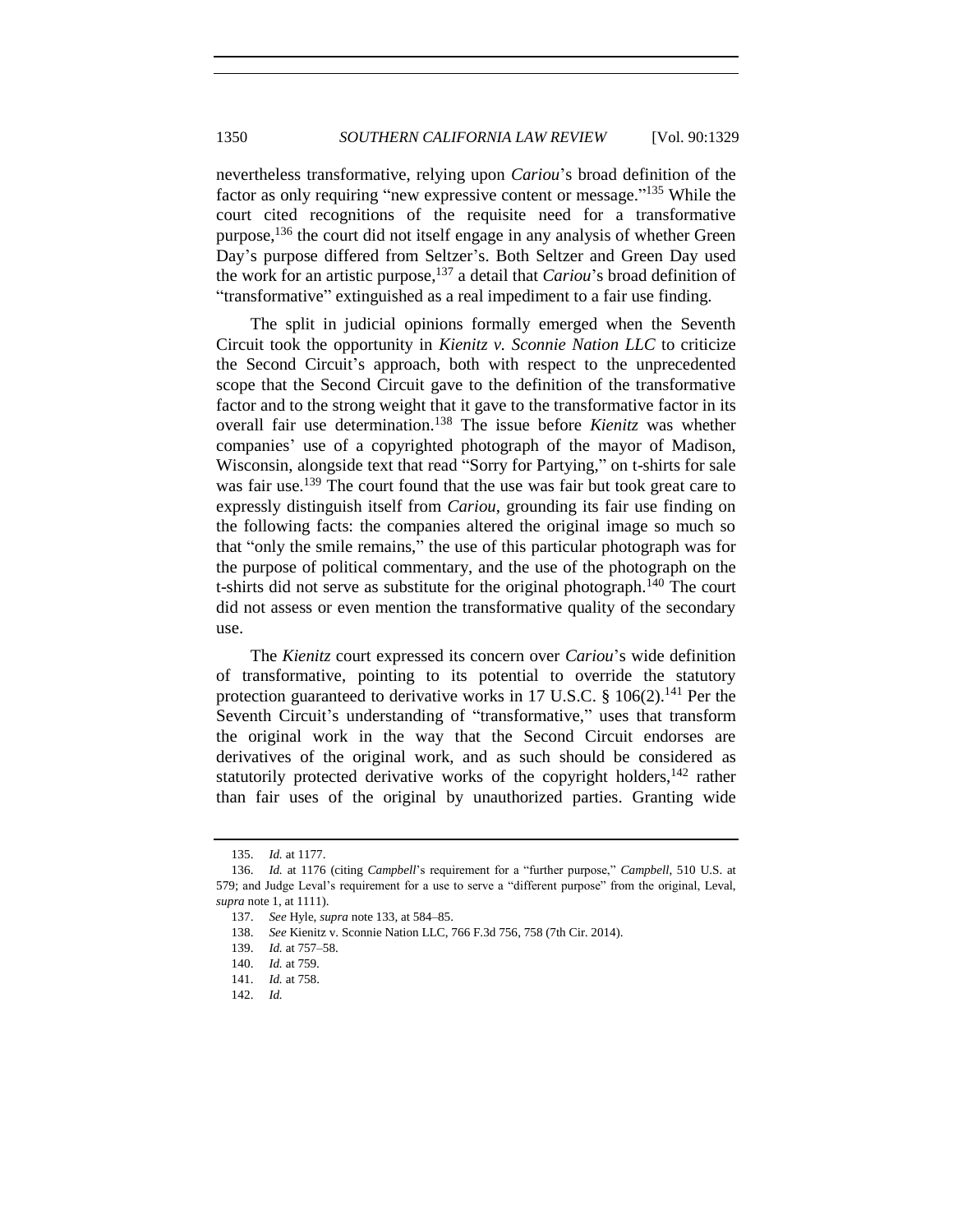latitude to the transformative inquiry creates the potential for judicial endorsement of the rights of unauthorized users of copyrighted works *over* the protection of copyright holders' *exclusive* right to create "derivative works based upon the copyrighted work."<sup>143</sup> While the tension between copyright holders' derivative works right and secondary users' right to fairly use the copyrighted work in new ways has always existed,  $144$ allowing a use to be sufficiently transformative for fair use by virtue of expressing a "new expression, meaning, or message,"<sup>145</sup> without even a requirement of a different purpose, is dangerously similar to the copyright owner's right to "recast, transform[], or adapt[]" their work into a derivative.<sup>146</sup> The tension between these two rights is particularly heightened here because *Cariou* was a case about art appropriation, a transformation expressly mentioned as an example of a derivative work in the statutory definition of "derivative work." <sup>147</sup> Richard Prince's sufficiently transformative photographs could have well been Patrick Cariou's derivative works under the statute.

The Seventh Circuit also took issue with the Second Circuit's method of assessing all four factors, noting that their heavy emphasis on the transformative quality of the secondary use ignores the holistic four-factor fair use inquiry and equates a finding of transformativeness with a finding of fair use.<sup>148</sup> The court in *Kienitz* thus adopted a more conservative approach with respect to the fair use factors, "stick[ing] with the statutory list"<sup>149</sup> and ignoring altogether whether the use was transformative, a consideration the court noted was "not one of the statutory factors."<sup>150</sup> Despite many courts' embrace of and reliance on the transformative factor in their fair use assessments, the *Kienitz* court maintained that the fourth factor, the market effect on the copyright holder's work, is the "most important."<sup>151</sup>

151. *Id.*

<span id="page-22-0"></span><sup>143.</sup> 17 U.S.C. § 106(2) (2012).

<sup>144.</sup> The lines between a transformative fair use and a derivative work are blurred because "derivative works seem, by definition, to involve some transformation of the underlying work." R. Anthony Reese, *Transformativeness and the Derivative Work Right*, 31 COLUM. J.L. & ARTS 467, 468 (2008).

<sup>145.</sup> Cariou v. Prince, 714 F.3d 694, 711 (2d Cir. 2013) (citation omitted).

<sup>146.</sup> 17 U.S.C. § 101 (defining "derivative work").

<sup>147.</sup> *Id.* (citing "art reproduction" as an instance of a derivative work).

<sup>148.</sup> *See* Kienitz v. Sconnie Nation LLC, 766 F.3d 756, 758 (7th Cir. 2014).

<sup>149.</sup> *Id.*

<sup>150.</sup> *Id.*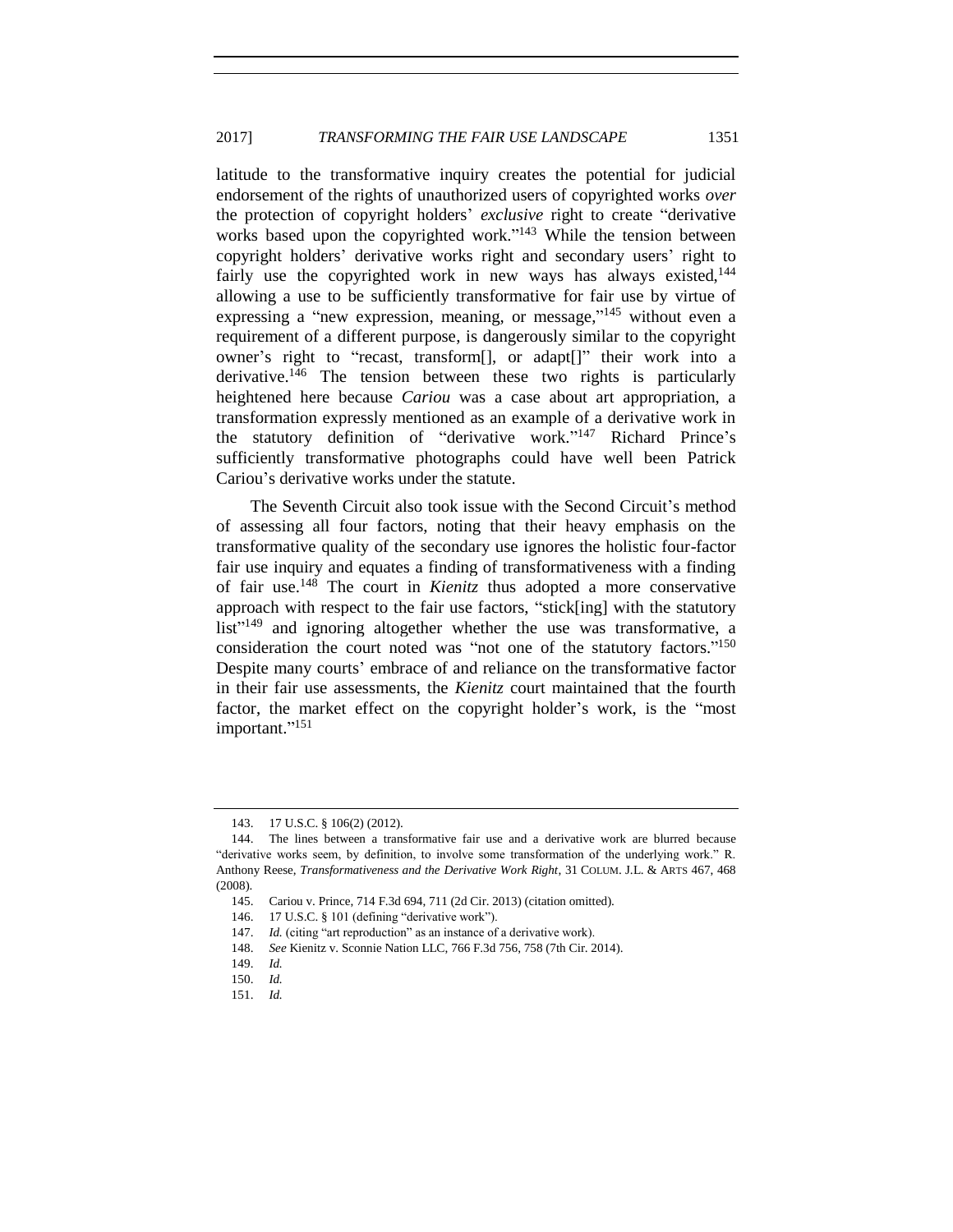# <span id="page-23-0"></span>B. EMPIRICAL DATA ASSESSING RECENT FAIR USE DECISIONS

Empirical data obtained from all reported appellate fair use cases between the 2010–2015 period, inclusive of the aforementioned contentious Second, Seventh, and Ninth Circuit opinions, show that there is still no consensus among courts as to how to resolve fair use inquiries, although there is a clear trend in the prioritization of the transformative inquiry in resolving the first factor of fair use. The collective data comprise sixteen appellate opinions<sup>152</sup> that make reference to and assess the four statutory factors laid out in 17 U.S.C. § 107.<sup>153</sup> The limited size, term, and scope of the collective data are not immune to the risks of statistical and selection bias,  $154$  yet the data still yield important insights as to the way courts have assessed the fair use factors within the last five years. The results from the data can be categorized in three groups: (1) the prevailing influence of *Campbell* and the transformative factor, (2) the weight that the transformative factor carries within the first factor analysis, and (3) the weight that the transformative factor carries within the overall fair use determination.

The data from this period confirm *Campbell*'s heavy influence, with 88.2% of cases—all but two—citing the decision. The same cases that failed to cite *Campbell* were the only two cases in the entire data set that

 <sup>152</sup> . The sixteen cases are as follows: Authors Guild v. Google, Inc., 804 F.3d 202 (2d Cir. 2015), *cert. denied*, 136 S. Ct. 1658 (2016); Katz v. Google Inc., 802 F.3d 1178 (11th Cir. 2015); *Kienitz*, 766 F.3d at 756; Authors Guild, Inc. v. HathiTrust, 755 F.3d 87 (2d Cir. 2014); Swatch Grp. Mgmt. Servs. Ltd. v. Bloomberg L.P., 756 F.3d 73 (2d Cir. 2014); Diversey v. Schmidly, 738 F.3d 1196 (10th Cir. 2013); Bouchat v. Balt. Ravens Football Club, Inc., 346 F.3d 514 (4th Cir. 2013); Seltzer v. Green Day, Inc., 725 F.3d 1176 (9th Cir. 2013); Fox Broad. Co. v. Dish Network LLC, 747 F.3d 1060 (9th Cir. 2013); Cariou v. Prince, 714 F.3d 694 (2d Cir. 2013); Sofa Entm't, Inc. v. Dodger Prods., Inc., 709 F.3d 1273 (9th Cir. 2013); Balsley v. LFP, Inc., 691 F.3d 747 (6th Cir. 2012); Monge v. Maya Magazines, Inc., 688 F.3d 1164 (9th Cir. 2012); Soc'y of Holy Transfiguration Monastery, Inc. v. Gregory, 689 F.3d 29 (1st Cir. 2012); Brownmark Films LLC v. Comedy Partners, 682 F.3d 687 (7th Cir. 2012); Murphy v. Millennium Radio Grp. LLC, 650 F.3d 295 (3rd Cir. 2011).

<sup>153.</sup> The data was obtained through a Westlaw search of "fair use" within federal cases, limited by the following parameters: copyright cases reported between 2010 and 2015 which expressly contain the term "copyright." Cases yielded through this search were further filtered by eliminating those that did not substantively analyze the fair use factors. Only one case which substantively discussed the four fair use factors, *Cambridge University Press v. Patton*, 769 F.3d 1232 (11th Cir. 2014), was omitted from the data set; although it discussed the factors in detail, the *Cambridge University Press* court did not reach a fair use conclusion. *See also* 17 U.S.C. § 107 (2012).

<sup>154.</sup> The results emerging from the data set are subject to statistical bias such that the limited number of cases and short five-year term of the collected data may restrict their statistical significance. Additionally, a selection of only reported cases creates the risk of "structural biases arising from which types of judicial decisions result in reported opinions as well." Netanel, *supra* note [58,](#page-10-1) at 732–33. That being disclosed, these cases do provide a snapshot of appellate approaches to case law within the contentious period from which the circuit split emerged.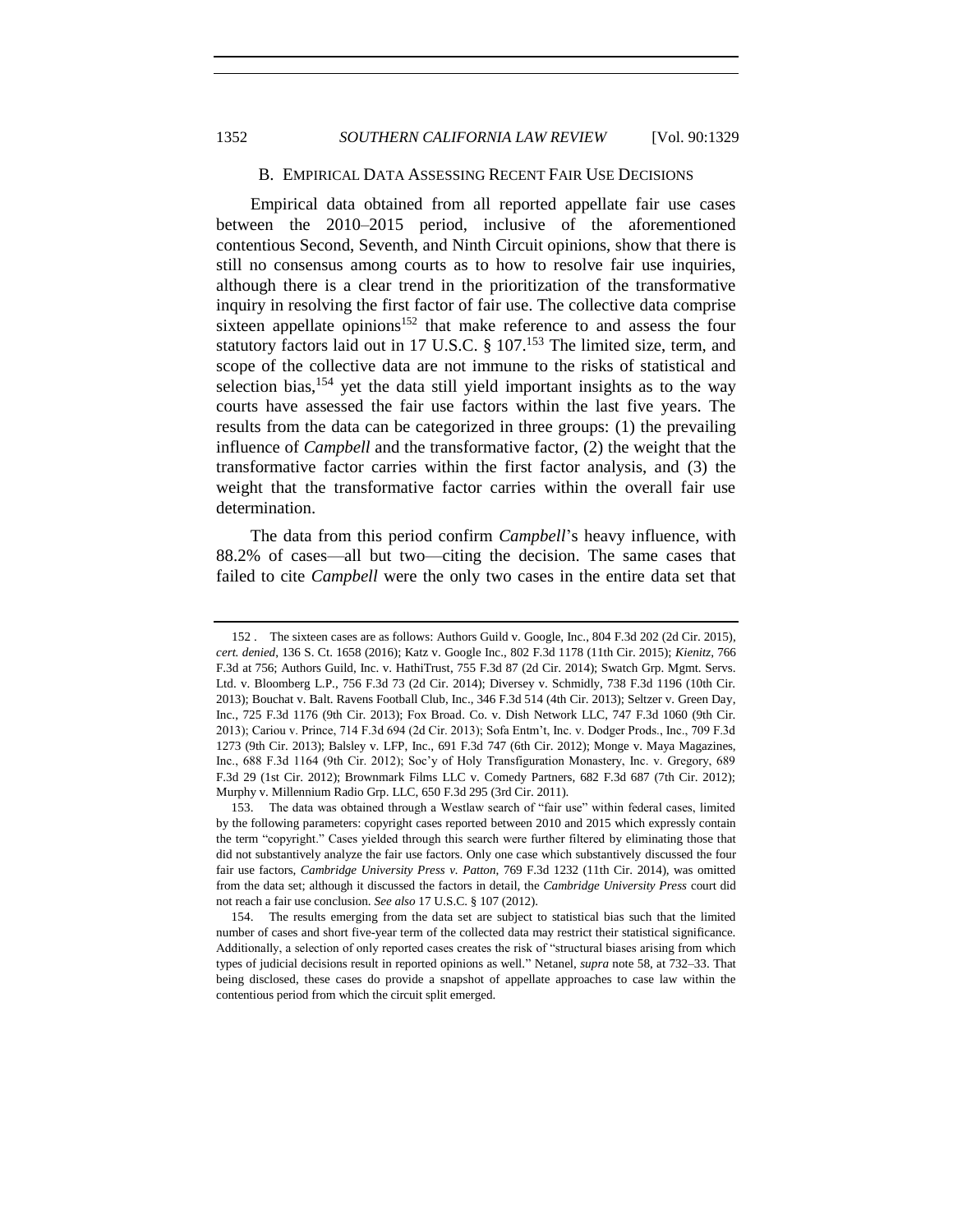# 2017] **TRANSFORMING THE FAIR USE LANDSCAPE** 1353

failed to mention the transformative factor at all. One of these cases, *Fox Broadcasting Co. v. Dish Network L.L.C.*, assessed whether the district court erred in denying the plaintiff's preliminary injunction and did not undertake a de novo review of fair use.<sup>155</sup> Although the court mentioned and assessed all the fair use factors, the central aim of the inquiry was not to reach a determinative ruling on whether the use was fair, but rather to assess whether the denial of a preliminary injunction was inappropriate, potentially justifying the lack of mention of either *Campbell* or the transformative factor.<sup>156</sup> The other case, *Diversey v. Schmidly*, assessed the first fair use factor only with respect to the commerciality of the secondary use.<sup>157</sup> Overall, though, the *Campbell* decision and transformative factor were considered in a strong majority of the cases within this period, demonstrating their judicial prevalence and broad acceptance.<sup>158</sup>

The doubt that the Seventh Circuit's opinion creates as to the transformative inquiry's ability to further the objectives of copyright law raises the question as to how influential the transformative question actually is within both the first factor and the overall fair use inquiry. Of the cases that found fair use, 73% of the secondary uses were commercial.<sup>159</sup> Notwithstanding their commerciality, all but one case with a commercial secondary use found the first factor to be in favor of fair use. This data supports two conclusions. First, courts have embraced *Campbell*'s ruling that commerciality does not create a presumption against fair use.<sup>160</sup> Second, the pro-transformative nature of a secondary use has a stronger influence on the first factor than does the commerciality of that use.

Every case that found a transformative use resulted in a finding of fair use; conversely, there were no fair use holdings that found a use to be nontransformative. This correlation suggests that the transformative inquiry has become an indispensable part of the analysis. There is a clear correlation between a pro-transformative finding and a finding that the first factor favors fair use. While a commercial use was found in a majority of cases resolving both in favor of *and* against fair use—73% and 60%,

<sup>155.</sup> *Fox Broad.*, 747 F.3d at 1066.

<sup>156.</sup> *Id.* at 1063–73

<sup>157.</sup> *Diversey*, 738 F.3d at 1203.

<sup>158.</sup> The Ninth Circuit turned to *Campbell* for the meaning of transformative, referring to it as "the most definitive formulation of the test." Seltzer v. Green Day, Inc., 725 F.3d 1176, 1176 (9th Cir. 2013).

<sup>159.</sup> *See infra* Table 1.

<sup>160.</sup> *See* Campbell v. Acuff-Rose Music, Inc., 510 U.S. 569, 594 (1994).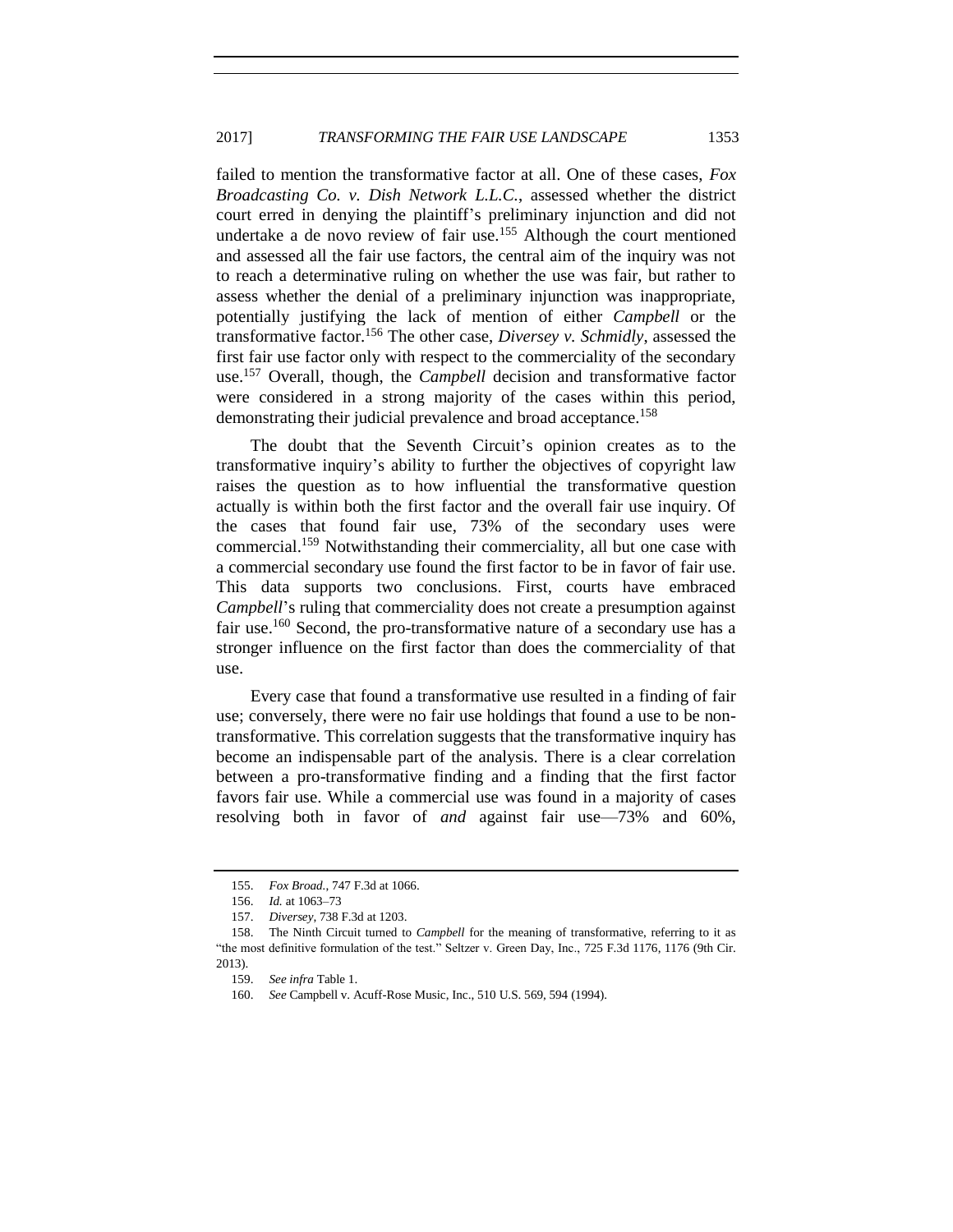respectively<sup>161</sup>—the large discrepancy between a fair use finding and its absence when the first factor favors fair use—91% and 20%, respectively<sup>162</sup>—may be attributable to the transformative factor's strong influence.

Finally, the data sheds some light on the transformative factor's influence on the overall fair use analysis. The Seventh Circuit expressed concern that the Second Circuit's methodology would result in the transformative question replacing the four-factor fair use inquiry.<sup>163</sup> While this is a valid concern, in reality, all of the cases in the data set analyze each of the four statutory factors, even though they may afford them different weight in the overall analysis. The data is not as clear on whether the first or the fourth factor dominates the fair use analysis. As expected, a large majority of cases that found fair use had first factors favoring fair use and none of these cases found any market harm. Similarly, a large majority of cases that found against fair use did involve market-harming infringements, and none of the uses were transformative.

While the numbers do not elucidate the courts' view on which factor should be given the most weight, their substantive analysis does. Of all the cases, eleven of them expressly mention which factor they believe to be most important. Eight of the eleven cases stated that the fourth factor, the market effect, is the most important, and all eight of these cases cite *Harper & Row* to support their proposition.<sup>164</sup> Only two of these eight cases recognized the importance of the transformative factor.<sup>165</sup> Of the remaining three cases that mentioned the relative importance of the factors, only one of them expressly recognized the importance of the first factor by referring to it as "[t]he heart of the fair use inquiry."<sup>166</sup> The other two cases recognized the collective importance of both the first and fourth factors over the other two, noting that they have "dominated the case law."<sup>167</sup> The clear majority recognition of the importance of the fourth factor may be

<sup>161.</sup> *Id.* 

<sup>162.</sup> *Id.* 

<sup>163.</sup> *See* Kienitz v. Sconnie Nation LLC, 766 F.3d 756, 758 (7th Cir. 2014).

<sup>164.</sup> "Finally, the [Copyright] Act focuses on 'the effect of the use upon the potential market for or value of the copyrighted work.' This last factor is undoubtedly the single most important element of fair use." Harper & Row, Publishers, Inc. v. Nation Enters., 471 U.S. 539, 566 (1986) (quoting 17 U.S.C. § 107(4) (2012)).

<sup>165.</sup> Authors Guild, Inc. v. HathiTrust, 755 F.3d 87, 96 (2d Cir. 2014); Monge v. Maya Magazines, Inc., 688 F.3d 1164, 1173–76 (9th Cir. 2012).

<sup>166.</sup> Cariou v. Prince, 714 F.3d 694, 705 (2d Cir. 2013) (alteration in original) (citing Blanch v. Koons, 467 F.3d 244, 251 (2d Cir. 2006)).

<sup>167.</sup> Seltzer v. Green Day, Inc., 725 F.3d 1170, 1179 (9th Cir. 2013) (quoting *Monge*, 688 F.3d at 1171).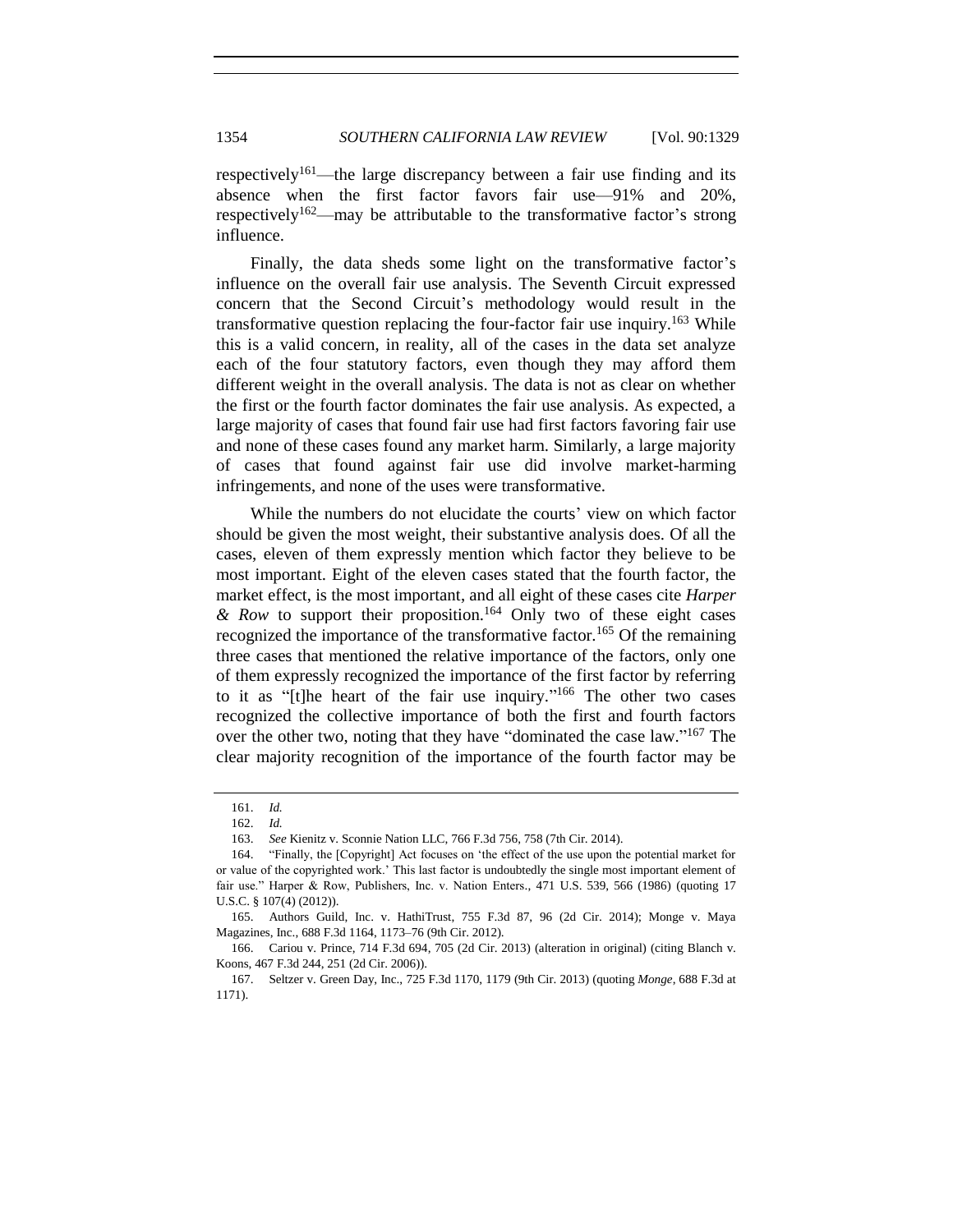evidence of prioritization of the fourth factor in these cases, yet there is no clear data to support this theory. While there are credible concerns regarding the now widely-defined transformative factor, it is clear from these cases that fair use jurisprudence is by no means collapsing the fair use inquiry into a mere question of transformativeness, and it is even further from disposing of the fourth factor entirely.

| <i>Factor findings</i>                                    | Ultimate finding<br>of fair use | Ultimate finding<br>against fair use |
|-----------------------------------------------------------|---------------------------------|--------------------------------------|
| First factor ("purpose and<br>character") favors fair use | 91%                             | 20%                                  |
| Commercial nature                                         | 73%                             | 60%                                  |
| Transformative use                                        | 82%                             | $0\%$                                |
| Fourth factor (market harm)<br>disfavors fair use         | $0\%$                           | 80%                                  |

TABLE 1. Copyright Cases Involving Fair Use Arguments, 2010–15

<span id="page-26-0"></span>*Note*: Data source and methodology are discussed *supra* in notes [153–](#page-23-0)54 and accompanying text.

# C. WHAT IS AT RISK IF WE LEAVE THIS CIRCUIT SPLIT UNRESOLVED?

Absent a resolution to the judicial discord regarding the transformative factor's scope and weight, the threat of allowing judges to make qualitative fair use determinations based on their subjective judgments looms large. By expanding transformative use to include secondary works with the same purpose as the works they borrow from, the *Cariou* court eliminated the "clear, workable distinction" between a derivative of a copyrighted work and a transformative secondary use, and did not redefine new boundaries to enforce this distinction.<sup>168</sup> Without establishing new boundaries, there is no safeguard to prevent the bench from making decisions based on judges' subjective opinions, rather than decisions grounded in law and guided by the overarching principles of copyright.<sup>169</sup> This limitless definition of a transformative use creates the potential for the problematic, unbounded exercise of judicial discretion. Courts following this unbounded standard will have the capability to make subjective, aesthetic judgments about whether or not a work expresses new expression or meaning, as happened in *Cariou*. 170

<sup>168.</sup> *Cariou* Case Summary, *supra* not[e 70,](#page-11-0) at 1233.

<sup>169.</sup> Meyer, *supra* note [29.](#page-6-2)

<sup>170.</sup> The court determined most of Prince's uses were transformative by "looking at the artworks and the photographs side-by-side" to conclude that they "have a different character, give Cariou's photographs a new expression, and employ new aesthetics." *Cariou*, 714 F.3d at 707–08.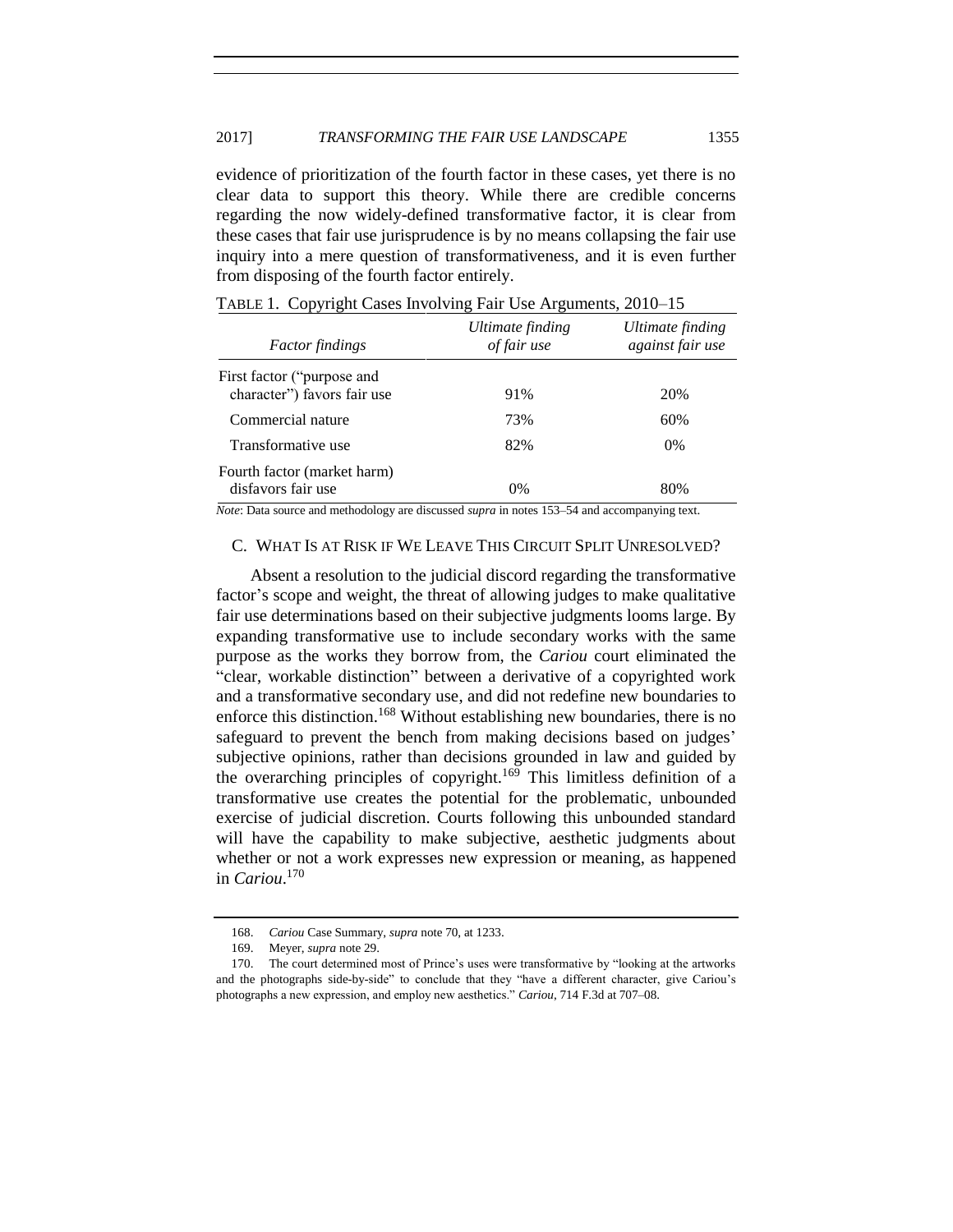The possibility of courts making these types of subjective determinations is directly at odds with copyright law's principle of aesthetic neutrality, a well-established commitment to not subjectively assess the value of works based on their perceived aesthetic quality.<sup>171</sup> Abandoning this essential principle gives judicial decisions the latitude to usurp the force of the copyright holder's right to create derivative works; defies predictability to the detriment of creators and users of copyrighted works, who turn to the law as a dependable source in structuring their behavior; and potentially chills the expression of innovators who fear the inconsistent application of judicial officers' diverse subjective views.<sup>172</sup> There is a pressing need for clarification on the conclusive bounds of transformative secondary uses to prevent these possibilities from becoming reality. This need is heightened by the rapid pace of technological change, which places courts deciding fair use in the position of perpetually encountering unprecedented factual scenarios, as the emergence of new media prompts novel ways in which to use copyrighted works.<sup>173</sup> A clear and certain framework for the application of the transformative factor would guide courts in deciding these cases in ways that align with the overarching goals of copyright law.

## D. PROPOSITION FOR HOW TO RESOLVE THE SPLIT

<span id="page-27-0"></span>Today's technological advances have undoubtedly and significantly changed the landscape of copyright and the use of copyrighted works. It would be impossible for the drafters of the first Copyright Act, who secured authors' rights in "copies of maps, charts, and books,"<sup>174</sup> to have anticipated that copyright law would eventually have to embrace and

<sup>171.</sup> *See* John Tehranian, *Dangerous Undertakings: Sacred Texts and Copyright's Myth of Aesthetic Neutrality*, *in* THE SAGE HANDBOOK OF INTELLECTUAL PROPERTY 418, 418–19 (Matthew David & Debora Halbert eds., 2014). Justice Oliver Wendell Holmes famously characterized the concept of aesthetic neutrality when he wrote, "[i]t would be a dangerous undertaking for persons trained only to the law to constitute themselves final judges of the worth of pictorial illustrations, outside of the narrowest and most obvious limits." Bleistein v. Donaldson Lithographing Co., 188 U.S. 239, 251 (1903). Similarly, Judge John Wallace recognized the difficulty in the court's passing aesthetic judgments on the works before it, recognizing his own "limited art experience" and the "extremely uncomfortable" position he would be placed in as a judge should he be required to make such "opinionintensive decisions." *Cariou*, 714 F.3d at 714 (Wallace, J., concurring in part and dissenting in part).

<sup>172.</sup> *See Cariou* Case Summary, *supra* not[e 70,](#page-11-0) at 1233–35.

<sup>173.</sup> "As remix culture grows with technological advancements so too does the need for a clear and balanced framework to best account for and promote new modes of creativity and authorship." *Cariou* Case Summary, *supra* not[e 70,](#page-11-0) at 1235 (footnote omitted).

<sup>174.</sup> Copyright Act of 1790, ch. 15, 1 Stat. 124 (1790).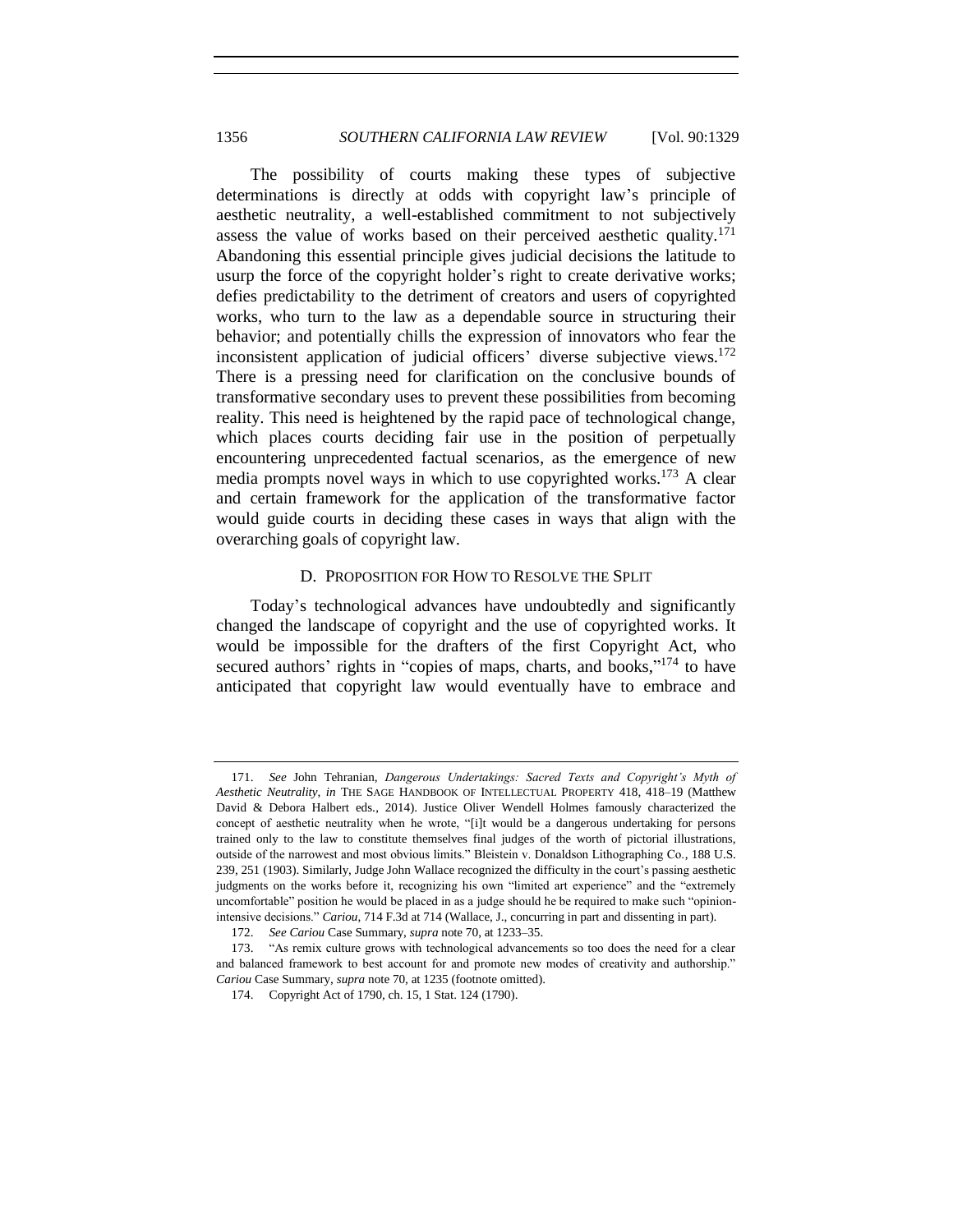regulate uses of technologies like the Google search engine.<sup>175</sup> Nevertheless, the original statute and the purposes behind its enactment are instructive for today's discussion, providing us with guiding principles for how we should proceed in shaping fair use in a way that favors the fundamental interests of copyright law.

This discussion began with an introduction of the constitutional roots from which copyright law developed and was codified. While those guiding principles have certainly been debated and interpreted in varying ways, they have not themselves changed. The overarching goal of securing copyrights for authors remains to "promote the Progress of Science and useful Arts."<sup>176</sup> While the fair use exception is a way for the public to reap the benefits from copyrighted innovations in limited circumstances, the incentive created by giving innovators monopolistic control over their own work is what drives innovation to begin with.

Compromising those strong monopoly rights by loosening the boundaries of fair use, as a case like *Cariou* has done through the transformative factor, has the potential to crumble the whole system by minimizing innovators' incentives to innovate. The tension between copyright holders' desire to maintain the highest level of exclusivity over their works and the public's desire to freely benefit from innovation is unavoidable. However, clarifying the boundaries of infringers' abilities to benefit from copyright-protected works, and prohibiting the crossing of these boundaries, will instill confidence in creators, invigorating and incentivizing their innovative efforts. Without this confidence of exclusivity in one's own works, there will be fewer innovations from which the public can benefit.

The methodology espoused by *Cariou* is unworkable in its imprecision and ambiguity because it provides no objective way to police the boundaries of fair use. The confines of the transformative doctrine should be resolved in favor of the Seventh Circuit's view, curtailing the wide liberality that the Second Circuit grants to infringers. Such a definition, removed from the unprecedented and dangerous area of subjectivity towards which *Cariou* has guided us, ensures that innovators will feel secure enough in the predictability of copyright law to invest their time and energy into producing creative works. A resolution of the transformative question favoring the interests of copyright holders will best

<sup>175.</sup> *See* Authors Guild v. Google, Inc., 804 F.3d 202, 207 (2d Cir. 2015), *cert. denied*, 136 S. Ct. 1658 (2016); Perfect 10, Inc. v. Amazon.com, Inc., 508 F.3d 1146, 1157 (9th Cir. 2007).

<sup>176.</sup> U.S. CONST. art. I, § 8, cl. 8.